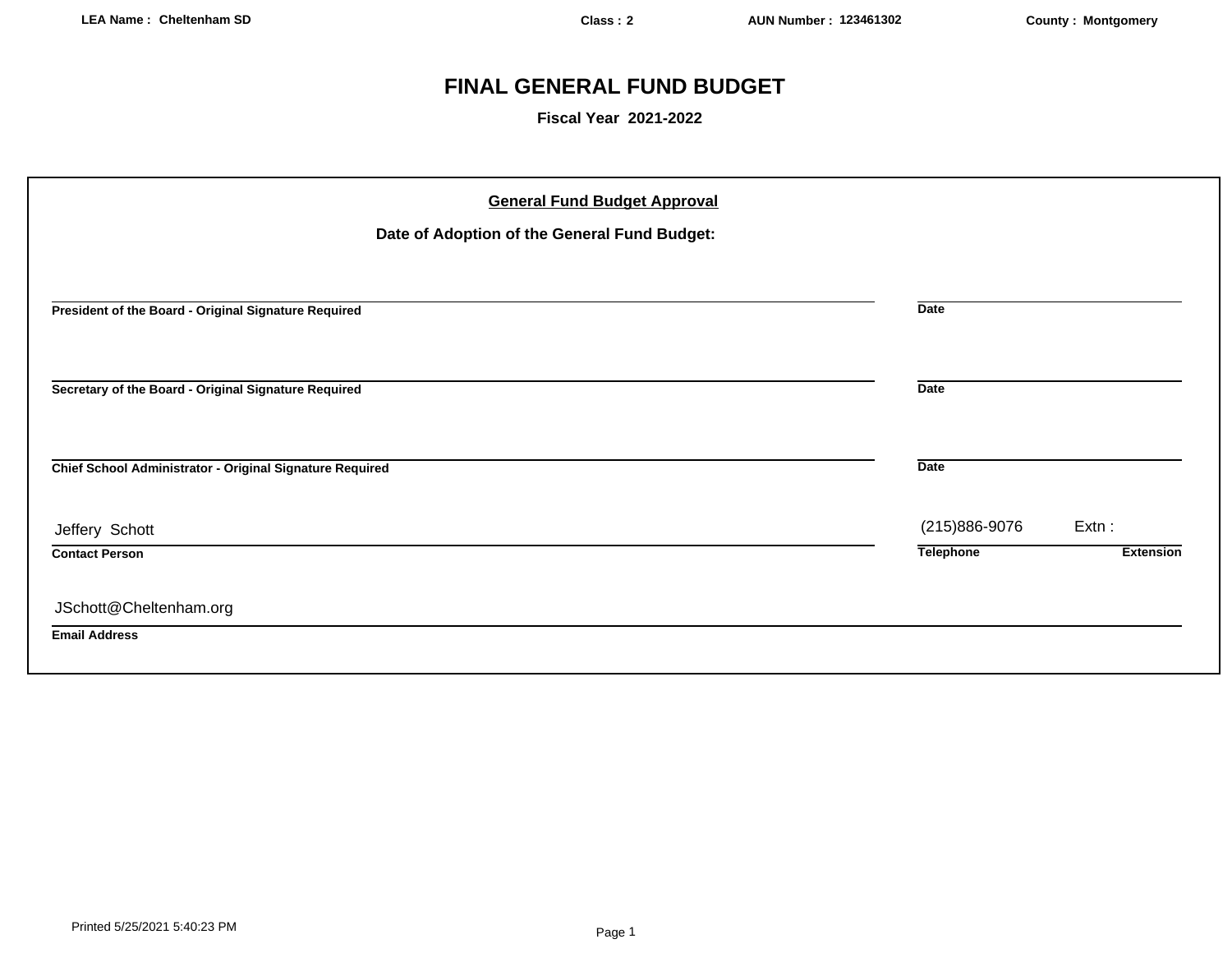## **CERTIFICATION OF ESTIMATED ENDING FUND BALANCE FROM 2021-2022 GENERAL FUND BUDGET**

24 PS 6-688

(10/2010)

| <b>SCHOOL DISTRICT:</b> | COUNTY:    | AUN:      |
|-------------------------|------------|-----------|
| Cheltenham SD           | Montgomery | 123461302 |

No school district shall approve an increase in real property taxes unless it has adopted a budget that includes an estimated, ending unreserved undesignated fund balance (unassigned) less than the specified percentage of its total budgeted expenditures:

| <b>Total Budgeted Expenditures</b>    | <b>Fund Balance % Limit</b><br>(less than) |
|---------------------------------------|--------------------------------------------|
| Less Than or Equal to \$11,999,999    | 12.0%                                      |
| Between \$12,000,000 and \$12,999,999 | 11.5%                                      |
| Between \$13,000,000 and \$13,999,999 | 11.0%                                      |
| Between \$14,000,000 and \$14,999,999 | 10.5%                                      |
| Between \$15,000,000 and \$15,999,999 | 10.0%                                      |
| Between \$16,000,000 and \$16,999,999 | 9.5%                                       |
| Between \$17,000,000 and \$17,999,999 | $9.0\%$                                    |
| Between \$18,000,000 and \$18,999,999 | 8.5%                                       |
| Greater Than or Equal to \$19,000,000 | 8.0%                                       |

Did you raise property taxes in SY 2021-2022 (compared to 2020-2021 )? Yes

No

x

If yes, see information below, taken from the 2021-2022 General Fund Budget.

| <b>Total Budgeted Expenditures</b>                                                       |     | \$123077281 |
|------------------------------------------------------------------------------------------|-----|-------------|
| Ending Unassigned Fund Balance                                                           |     | \$8184301   |
| Ending Unassigned Fund Balance as a percentage<br>(%) of Total Budgeted Expenditures     |     | 6.64%       |
| The Estimated Ending Unassigned Fund Balance is within the allowable limits.             | Yes | X           |
|                                                                                          | No  |             |
| this control continuation at a collected to form of the top concerns on the contribution |     |             |

#### **I hereby certify that the above information is accurate and complete.**

| SIGNATURE OF SUPERINTENDENT | <b>DATE</b> |
|-----------------------------|-------------|
|                             |             |

DUE DATE: AUGUST 15, 2021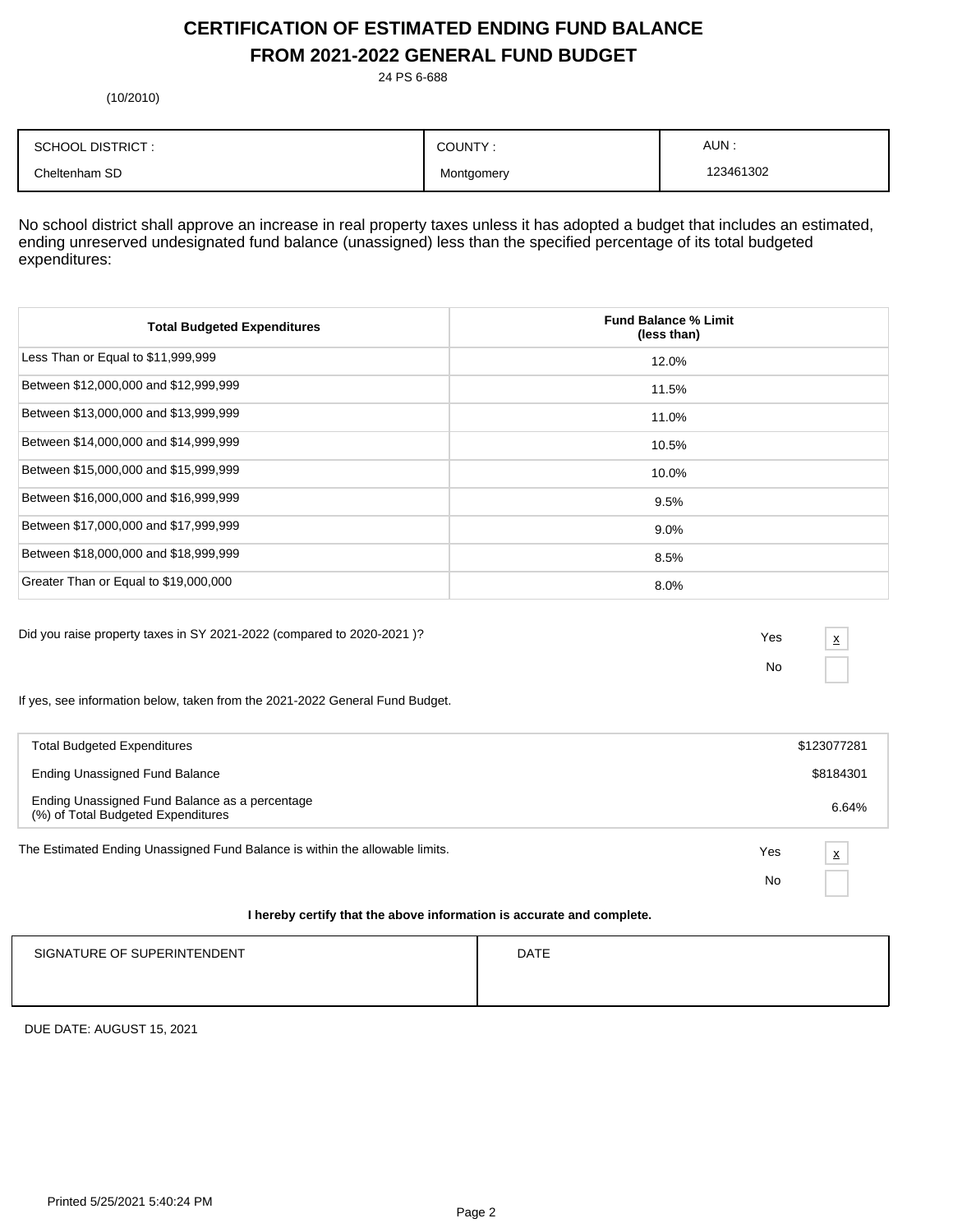# **CERTIFICATION OF USE OF PDE-2028**

## **FOR PUBLIC INSPECTION OF 2021-2022 PROPOSED BUDGET**

24 PS 6-687(a)(1)

(03/2006)

| <b>School District Name:</b> | County :   | <b>AUN Number</b> |
|------------------------------|------------|-------------------|
|                              |            |                   |
| <b>Cheltenham SD</b>         | Montaomerv | 123461302         |

Section 687(a)(1) of the School Code requires the president of the board of school directors of each school district to certify to the Department of Education that the proposed budget was prepared, presented and will be made available for public inspection using the uniform form prepared and furnished by the Department of Education.

**I hereby certify that the above information is accurate and complete.**

| <b>SIGNATURE OF SCHOOL BOARD</b><br><b>PRESIDENT</b> | <b>DATE</b> |
|------------------------------------------------------|-------------|
|                                                      |             |

**DUE DATE: IMMEDIATELY FOLLOWING ADOPTION OF PROPOSED FINAL GENERAL FUND BUDGET**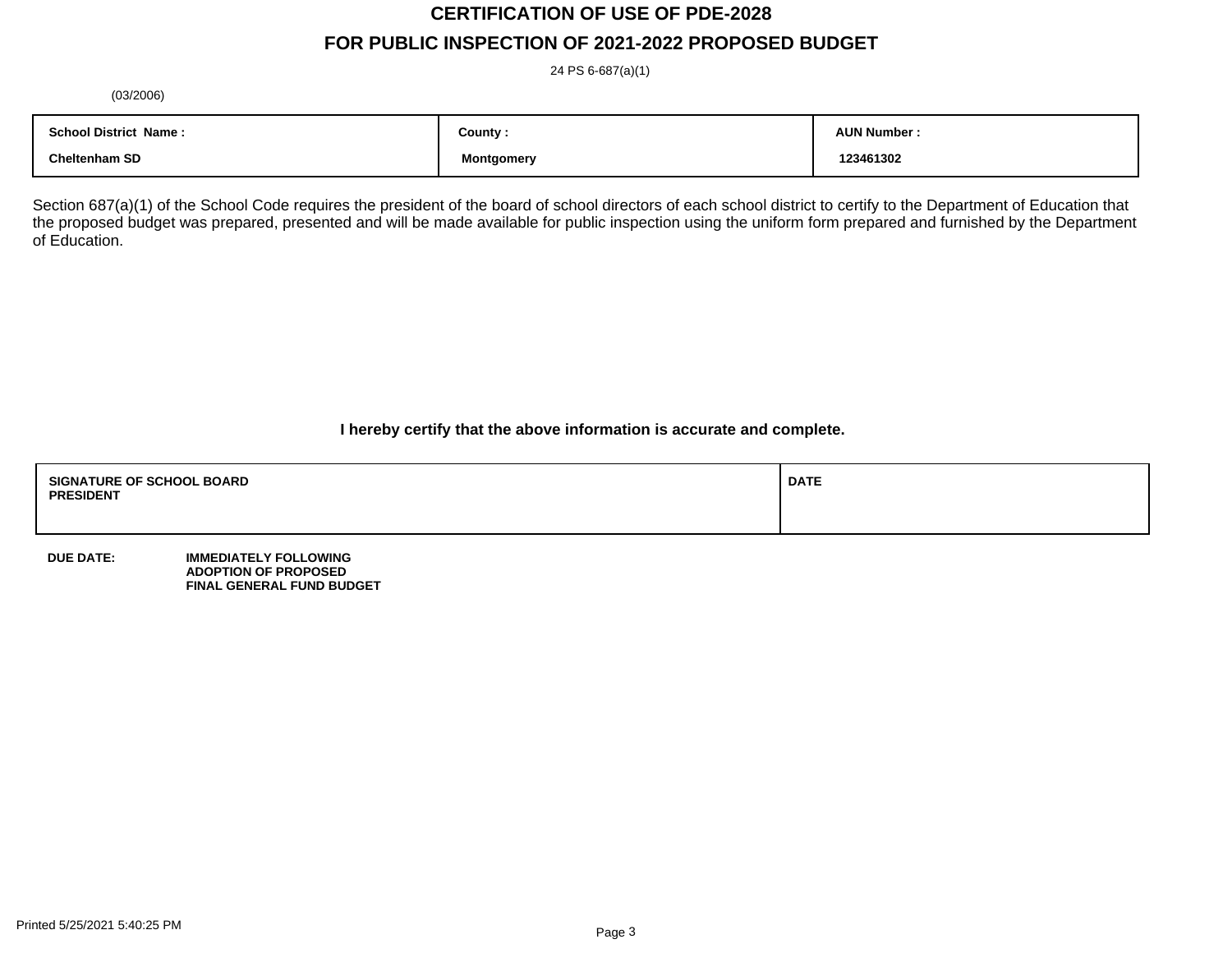#### **2021-2022 Final General Fund Budget Validations**

#### **LEA : 123461302 Cheltenham SD**

Printed 5/25/2021 5:40:26 PM

## **Val Number Description Justification**

8080 Ending Fund Balance Entry and Budgetary Reserve: If 0850 Estimated Ending Unassigned Fund Balance is not equal to 0, a justification must be entered below.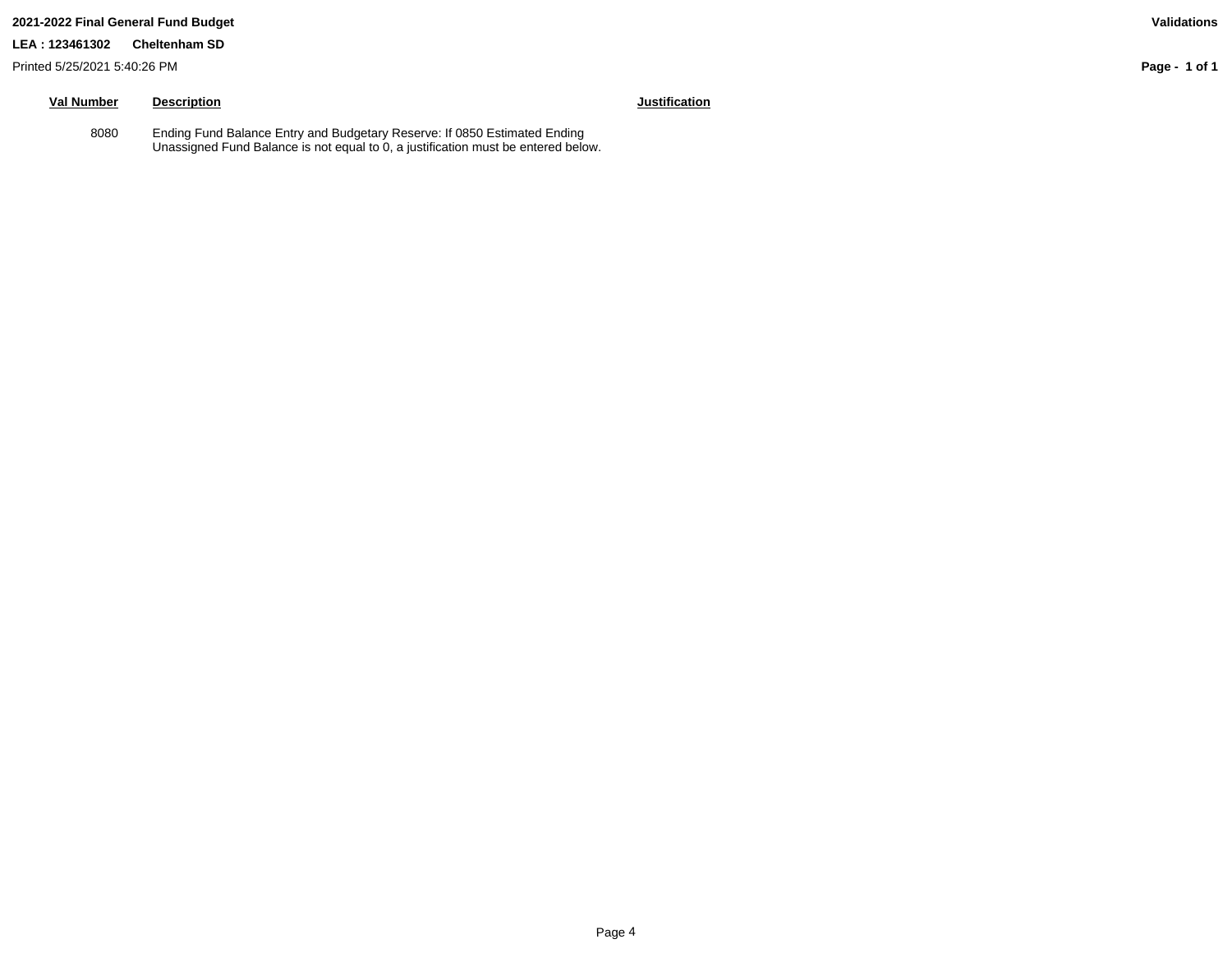| <b>ITEM</b>                                                                                                                                           | <b>AMOUNTS</b> |               |
|-------------------------------------------------------------------------------------------------------------------------------------------------------|----------------|---------------|
| Estimated Beginning Unreserved Fund Balance Available for Appropriation and Reserves Scheduled For Liquidation<br><b>During The Fiscal Year</b>       |                |               |
| 0810 Nonspendable Fund Balance                                                                                                                        | 2,100,347      |               |
| 0820 Restricted Fund Balance                                                                                                                          |                |               |
| 0830 Committed Fund Balance                                                                                                                           | 4,100,000      |               |
| 0840 Assigned Fund Balance                                                                                                                            |                |               |
| 0850 Unassigned Fund Balance                                                                                                                          | 4,550,000      |               |
| Total Estimated Beginning Unreserved Fund Balance Available for Appropriation and Reserves Scheduled For Liquidation<br><b>During The Fiscal Year</b> |                | \$8,650,000   |
| <b>Estimated Revenues And Other Financing Sources</b>                                                                                                 |                |               |
| 6000 Revenue from Local Sources                                                                                                                       | 97,074,618     |               |
| 7000 Revenue from State Sources                                                                                                                       | 24,701,922     |               |
| 8000 Revenue from Federal Sources                                                                                                                     | 835,042        |               |
| 9000 Other Financing Sources                                                                                                                          |                |               |
| <b>Total Estimated Revenues And Other Financing Sources</b>                                                                                           |                | \$122,611,582 |
| Total Estimated Fund Balance, Revenues, and Other Financing Sources Available for Appropriation                                                       |                | \$131,261,582 |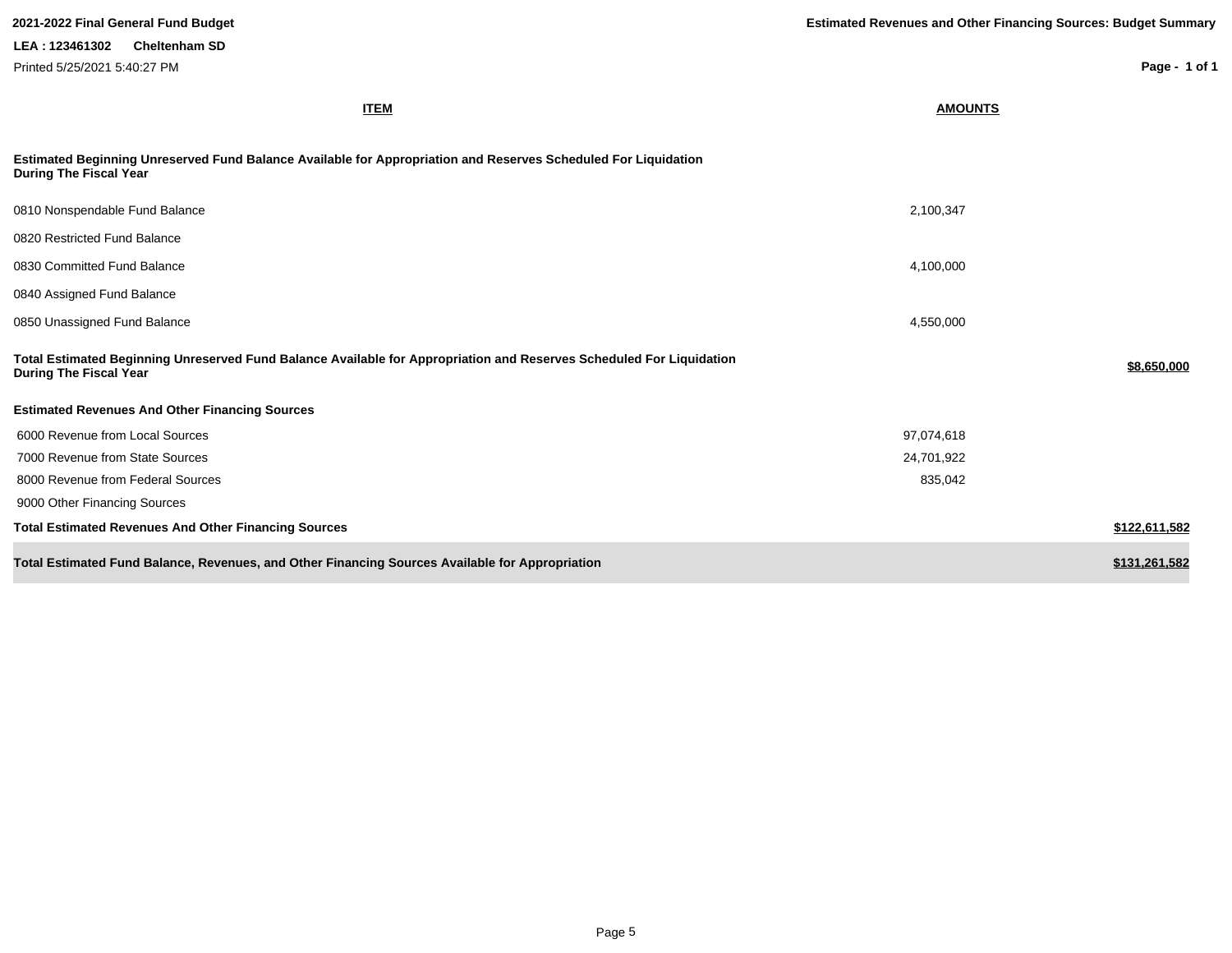**Amount**

| 6111 Current Real Estate Taxes                                                                          | 89,320,627   |  |  |
|---------------------------------------------------------------------------------------------------------|--------------|--|--|
| 6112 Interim Real Estate Taxes                                                                          | 25,000       |  |  |
| 6113 Public Utility Realty Taxes                                                                        | 86,500       |  |  |
| 6140 Current Act 511 Taxes - Flat Rate Assessments                                                      | 55,000       |  |  |
| 6150 Current Act 511 Taxes - Proportional Assessments                                                   | 4,600,000    |  |  |
| 6400 Delinquencies on Taxes Levied / Assessed by the LEA                                                | 2,000,000    |  |  |
| 6500 Earnings on Investments                                                                            | 10,000       |  |  |
| 6800 Revenues from Intermediary Sources / Pass-Through Funds                                            | 897,491      |  |  |
| 6910 Rentals                                                                                            | 25,000       |  |  |
| 6990 Refunds and Other Miscellaneous Revenue                                                            | 55,000       |  |  |
| <b>REVENUE FROM LOCAL SOURCES</b>                                                                       | \$97,074,618 |  |  |
| <b>REVENUE FROM STATE SOURCES</b>                                                                       |              |  |  |
| 7111 Basic Education Funding-Formula                                                                    | 5,160,708    |  |  |
| 7160 Tuition for Orphans Subsidy                                                                        | 200,000      |  |  |
| 7271 Special Education funds for School-Aged Pupils                                                     | 2,640,535    |  |  |
| 7311 Pupil Transportation Subsidy                                                                       | 1,300,000    |  |  |
| 7320 Rental and Sinking Fund Payments / Building Reimbursement Subsidy                                  | 500,000      |  |  |
| 7330 Health Services (Medical, Dental, Nurse, Act 25)                                                   | 105,000      |  |  |
| 7340 State Property Tax Reduction Allocation                                                            | 3,481,358    |  |  |
| 7505 Ready to Learn Block Grant                                                                         | 340,388      |  |  |
| 7810 State Share of Social Security and Medicare Taxes                                                  | 1,960,634    |  |  |
| 7820 State Share of Retirement Contributions                                                            | 9,013,299    |  |  |
| <b>REVENUE FROM STATE SOURCES</b>                                                                       | \$24,701,922 |  |  |
| <b>REVENUE FROM FEDERAL SOURCES</b>                                                                     |              |  |  |
| 8514 NCLB, Title I - Improving the Academic Achievement of the<br>Disadvantaged                         | 486,017      |  |  |
| 8515 NCLB, Title II - Preparing, Training and Recruiting High Quality<br><b>Teachers and Principals</b> | 114,879      |  |  |
| 8517 NCLB, Title IV - 21St Century Schools                                                              | 34,146       |  |  |
| 8741 Elementary and Secondary School Emergency Relief Fund (ESSER)                                      | 200,000      |  |  |
| <b>REVENUE FROM FEDERAL SOURCES</b>                                                                     | \$835,042    |  |  |
| TOTAL ESTIMATED REVENUES AND OTHER SOURCES                                                              | 122,611,582  |  |  |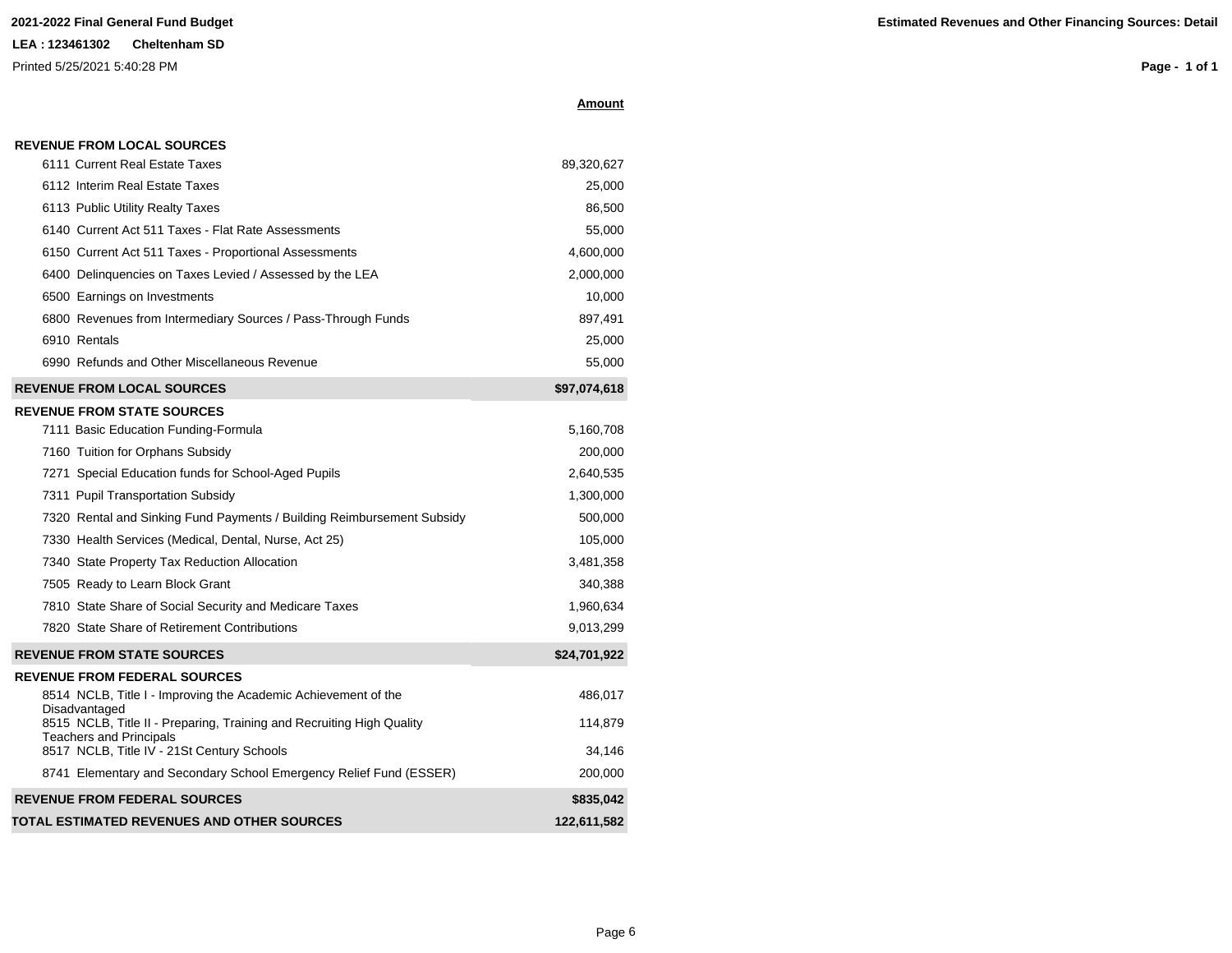**AUN: 123461302 Cheltenham SD** Printed 5/25/2021 5:40:30 PM

|                                            | Act 1 Index (current): 3.0%                           |                    |                 |  |
|--------------------------------------------|-------------------------------------------------------|--------------------|-----------------|--|
|                                            | <b>Calculation Method:</b>                            | Rate               |                 |  |
|                                            | Approx. Tax Revenue from RE Taxes:                    | \$89,320,627       |                 |  |
|                                            | <b>Amount of Tax Relief for Homestead Exclusions</b>  | <u>\$3,481,358</u> |                 |  |
|                                            | <b>Total Approx. Tax Revenue:</b>                     | \$92,801,985       |                 |  |
| Approx. Tax Levy for Tax Rate Calculation: |                                                       | \$96,523,678       |                 |  |
|                                            |                                                       | <b>Montgomery</b>  | Total           |  |
|                                            | 2020-21 Data                                          |                    |                 |  |
|                                            | a. Assessed Value                                     | \$1,865,004,330    | \$1,865,004,330 |  |
|                                            | b. Real Estate Mills                                  | 49.5325            |                 |  |
| L.                                         | 2021-22 Data                                          |                    |                 |  |
|                                            | c. 2019 STEB Market Value                             | \$2,893,128,226    | \$2,893,128,226 |  |
|                                            | d. Assessed Value                                     | \$1,891,953,380    | \$1,891,953,380 |  |
|                                            | e. Assessed Value of New Constr/ Renov                | \$0                | \$0             |  |
|                                            | 2020-21 Calculations                                  |                    |                 |  |
|                                            | f. 2020-21 Tax Levy                                   | \$92,378,327       | \$92,378,327    |  |
|                                            | $(a * b)$                                             |                    |                 |  |
|                                            | 2021-22 Calculations                                  |                    |                 |  |
|                                            | g. Percent of Total Market Value                      | 100.00000%         | 100.00000%      |  |
| II.                                        | h. Rebalanced 2020-21 Tax Levy                        | \$92,378,327       | \$92,378,327    |  |
|                                            | (f Total $*$ g)                                       |                    |                 |  |
|                                            | i. Base Mills Subject to Index                        | 49.5325            |                 |  |
|                                            | $(h / a * 1000)$ if no reassessment                   |                    |                 |  |
|                                            | $(h / (d-e) * 1000)$ if reassessment                  |                    |                 |  |
|                                            | <b>Calculation of Tax Rates and Levies Generated</b>  |                    |                 |  |
|                                            | j. Weighted Avg. Collection Percentage                | 96.00000%          | 96.00000%       |  |
|                                            | k. Tax Levy Needed                                    | \$96,523,678       | \$96,523,678    |  |
|                                            | (Approx. Tax Levy * g)                                |                    |                 |  |
|                                            | I. 2021-22 Real Estate Tax Rate                       | 51.0180            |                 |  |
| Ш.                                         | $(k/d * 1000)$                                        |                    |                 |  |
|                                            | m. Tax Levy Generated by Mills                        | \$96,523,678       | \$96,523,678    |  |
|                                            | $(1/1000 * d)$                                        |                    |                 |  |
|                                            | n. Tax Levy minus Tax Relief for Homestead Exclusions |                    | \$93,042,320    |  |
|                                            | (m - Amount of Tax Relief for Homestead Exclusions)   |                    |                 |  |
|                                            | o. Net Tax Revenue Generated By Mills                 |                    | \$89,320,627    |  |
|                                            | (n * Est. Pct. Collection)                            |                    |                 |  |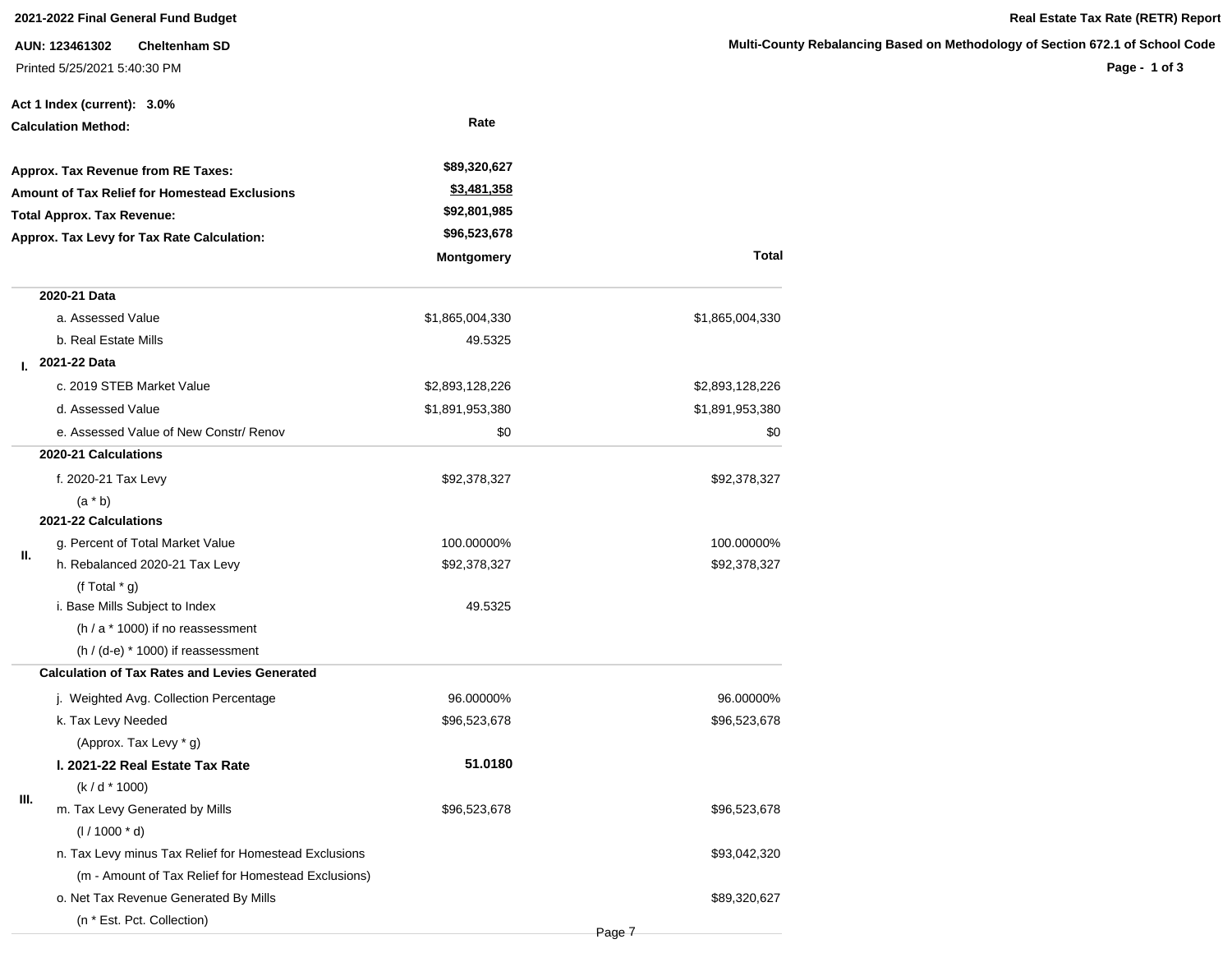|                                                                        | 2021-2022 Final General Fund Budget |                   |                         |
|------------------------------------------------------------------------|-------------------------------------|-------------------|-------------------------|
| <b>Cheltenham SD</b><br>AUN: 123461302<br>Printed 5/25/2021 5:40:30 PM |                                     |                   | <b>Multi-County Rel</b> |
|                                                                        | Act 1 Index (current): 3.0%         |                   |                         |
|                                                                        | <b>Calculation Method:</b>          | Rate              |                         |
|                                                                        | Approx. Tax Revenue from RE Taxes:  | \$89,320,627      |                         |
| Amount of Tax Relief for Homestead Exclusions                          |                                     | \$3,481,358       |                         |
|                                                                        | <b>Total Approx. Tax Revenue:</b>   | \$92,801,985      |                         |
| Approx. Tax Levy for Tax Rate Calculation:                             |                                     | \$96,523,678      |                         |
|                                                                        |                                     | <b>Montgomery</b> | <b>Total</b>            |
|                                                                        | <b>Index Maximums</b>               |                   |                         |
|                                                                        | p. Maximum Mills Based On Index     | 51.0184           |                         |
|                                                                        | $(i * (1 + Index))$                 |                   |                         |
|                                                                        | q. Mills In Excess of Index         | 0.0000            |                         |
|                                                                        | $(if (l > p), (l - p))$             |                   |                         |
|                                                                        | r. Maximum Tax Levy Based On Index  | \$96,524,434      | \$96,524,434            |
| IV.                                                                    | $(p / 1000 * d)$                    |                   |                         |
|                                                                        | s. Millage Rate within Index?       | Yes               |                         |
|                                                                        | $($ lf $I > p$ Then No)             |                   |                         |
|                                                                        | t. Tax Levy In Excess of Index      | \$0               | \$0                     |
|                                                                        | $(if (m > r), (m - r))$             |                   |                         |
|                                                                        | u. Tax Revenue In Excess of Index   | \$0               | \$0                     |
|                                                                        | (t * Est. Pct. Collection)          |                   |                         |

|    | Information Related to Property Tax Relief    |            |           |
|----|-----------------------------------------------|------------|-----------|
|    | Assessed Value Exclusion per Homestead        | \$8.656.00 |           |
| V. | Number of Homestead/Farmstead Properties      | 7873       | 7873      |
|    | Median Assessed Value of Homestead Properties |            | \$142.210 |

### **Multimary Based on Methodology of Section 672.1 of School Code**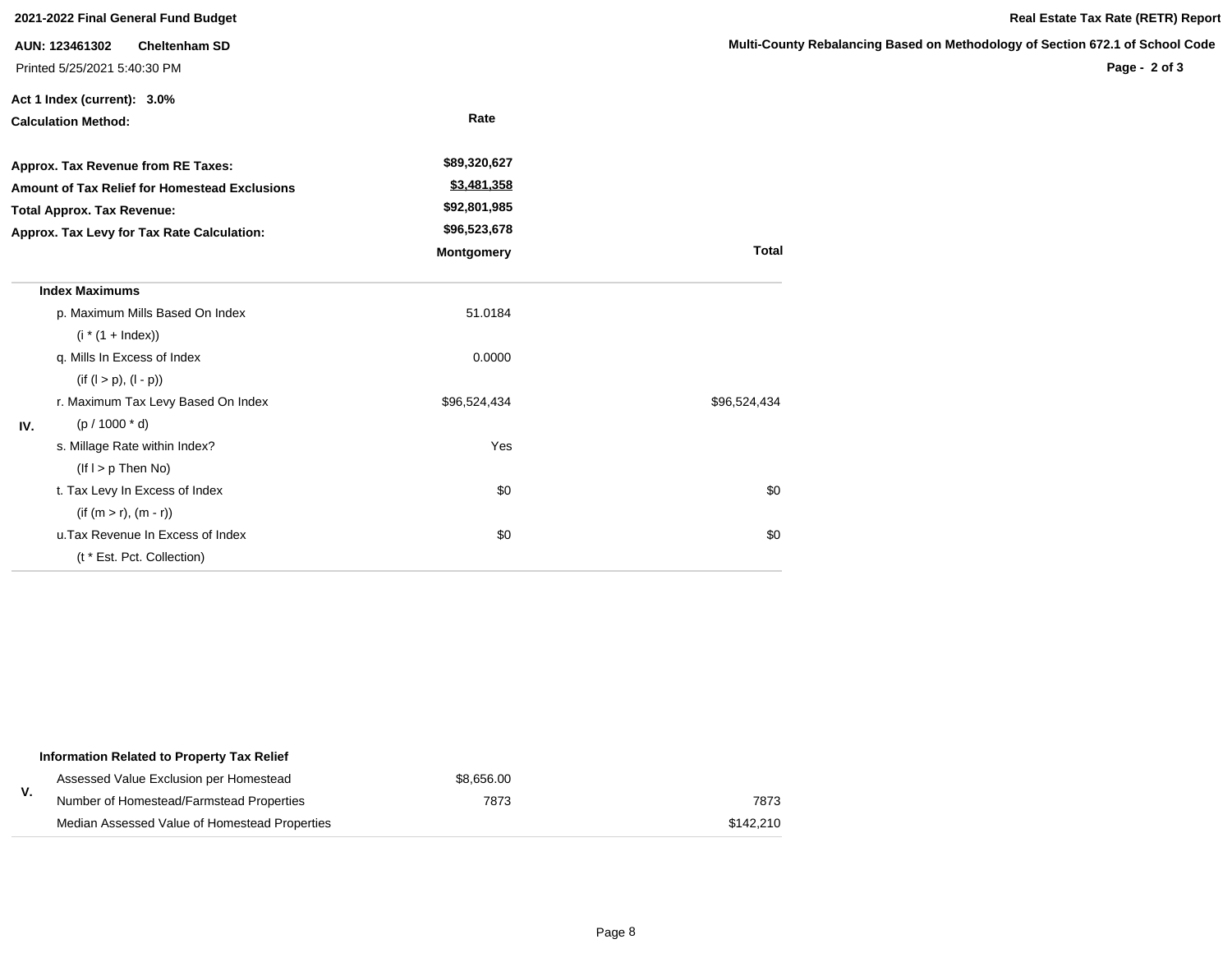| 2021-2022 Final General Fund Budget                                                                                                                                           |                                                                                  | Real Estate Tax Rate (RETR) Report |                      |     |                                                                                                |
|-------------------------------------------------------------------------------------------------------------------------------------------------------------------------------|----------------------------------------------------------------------------------|------------------------------------|----------------------|-----|------------------------------------------------------------------------------------------------|
| <b>Cheltenham SD</b><br>AUN: 123461302<br>Printed 5/25/2021 5:40:30 PM                                                                                                        |                                                                                  |                                    |                      |     | Multi-County Rebalancing Based on Methodology of Section 672.1 of School Code<br>Page - 3 of 3 |
| Act 1 Index (current): 3.0%<br><b>Calculation Method:</b>                                                                                                                     | Rate                                                                             |                                    |                      |     |                                                                                                |
| Approx. Tax Revenue from RE Taxes:<br><b>Amount of Tax Relief for Homestead Exclusions</b><br><b>Total Approx. Tax Revenue:</b><br>Approx. Tax Levy for Tax Rate Calculation: | \$89,320,627<br>\$3,481,358<br>\$92,801,985<br>\$96,523,678<br><b>Montgomery</b> |                                    | <b>Total</b>         |     |                                                                                                |
| State Property Tax Reduction Allocation used for: Homestead Exclusions<br>Prior Year State Property Tax Reduction Allocation used for: Homestead Exclusions                   |                                                                                  | \$3,481,358<br>\$0                 | Lowering RE Tax Rate | \$0 | \$3,481,358<br>\$0                                                                             |
| <b>Amount of Tax Relief from State/Local Sources</b>                                                                                                                          |                                                                                  |                                    |                      |     | \$3,481,358                                                                                    |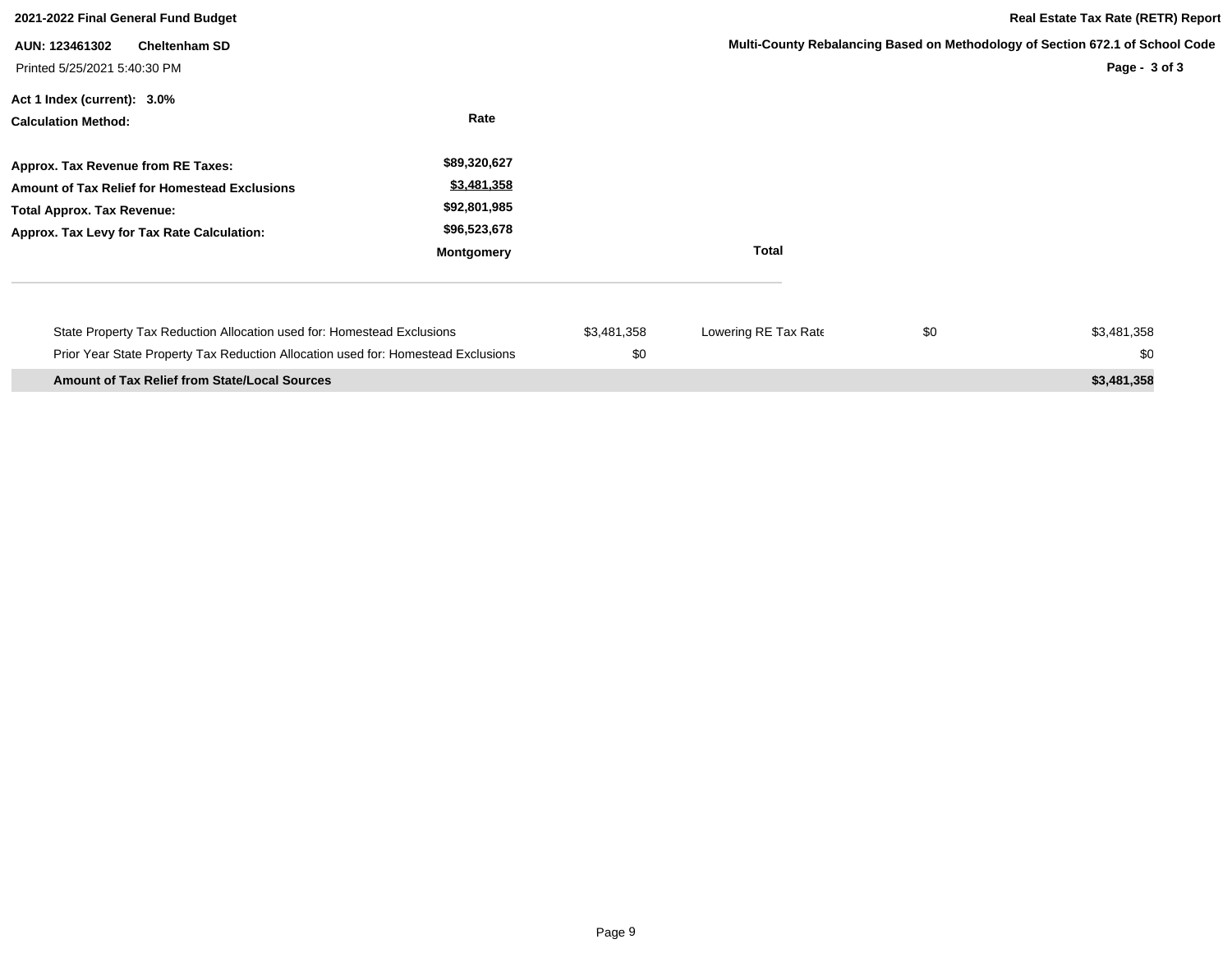### **LEA : 123461302 Cheltenham SD** Printed 5/25/2021 5:40:32 PM

## **2021-2022 Final General Fund Budget Local Education Agency Tax Data Page - 1 of 1 REAL ESTATE, PER CAPITA (SEC. 679), EIT/PIT (ACT 1), LOCAL ENABLING (ACT 511)**

### **CODE**

|            | 6111 Current Real Estate Taxes                                 |                                    | Amount of Tax Relief for    | Tax Levy Minus Homestead |                          | Net Tax Revenue              |
|------------|----------------------------------------------------------------|------------------------------------|-----------------------------|--------------------------|--------------------------|------------------------------|
|            | County Name Taxable Assessed Value<br><b>Real Estate Mills</b> | <b>Tax Levy Generated by Mills</b> | <b>Homestead Exclusions</b> | Exclusions               | <b>Percent Collected</b> | <b>Generated By Mills</b>    |
| Montgomery | 51.0180<br>1,891,953,380                                       | 96,523,678                         |                             |                          |                          | 96.00000%                    |
| Totals:    | 1,891,953,380                                                  | 96,523,678 -                       |                             | $3,481,358 =$            | 93,042,320 X             | $96.00000\% =$<br>89,320,627 |
|            |                                                                |                                    |                             |                          |                          |                              |
|            |                                                                |                                    | Rate                        |                          |                          | <b>Estimated Revenue</b>     |
| 6120       | Current Per Capita Taxes, Section 679                          |                                    | \$0.00                      |                          |                          | 0                            |
| 6140       | Current Act 511 Taxes- Flat Rate Assessments                   |                                    | Rate                        | Add'l Rate (if appl.)    | Tax Levy                 | <b>Estimated Revenue</b>     |
| 6141       | Current Act 511 Per Capita Taxes                               |                                    | \$0.00                      | \$0.00                   | 0                        | $\Omega$                     |
| 6142       | Current Act 511 Occupation Taxes- Flat Rate                    |                                    | \$0.00                      | \$0.00                   | 0                        | $\Omega$                     |
| 6143       | <b>Current Act 511 Local Services Taxes</b>                    |                                    | \$5.00                      | \$0.00                   | 55,000                   | 55,000                       |
| 6144       | <b>Current Act 511 Trailer Taxes</b>                           |                                    | \$0.00                      | \$0.00                   | 0                        | 0                            |
| 6145       | Current Act 511 Business Privilege Taxes- Flat Rate            |                                    | \$0.00                      | \$0.00                   | 0                        | 0                            |
| 6146       | Current Act 511 Mechanical Device Taxes- Flat Rate             |                                    | \$0.00                      | \$0.00                   | $\Omega$                 | $\Omega$                     |
| 6149       | Current Act 511 Taxes, Other Flat Rate Assessments             |                                    | \$0.00                      | \$0.00                   | 0                        | $\Omega$                     |
|            | Total Current Act 511 Taxes - Flat Rate Assessments            |                                    |                             |                          | 55,000                   | 55,000                       |
| 6150       | Current Act 511 Taxes- Proportional Assessments                |                                    | Rate                        | Add'l Rate (if appl.)    | <b>Tax Levy</b>          | <b>Estimated Revenue</b>     |
| 6151       | <b>Current Act 511 Earned Income Taxes</b>                     |                                    | 0.500%                      | 0.000%                   | 3,700,000                | 3,700,000                    |
| 6152       | <b>Current Act 511 Occupation Taxes</b>                        |                                    | 0.000                       | 0.000                    | $\Omega$                 | $\mathbf 0$                  |
| 6153       | Current Act 511 Real Estate Transfer Taxes                     |                                    | 0.500%                      | 0.000%                   | 600,000                  | 600,000                      |
| 6154       | <b>Current Act 511 Amusement Taxes</b>                         |                                    | 0.000%                      | 0.000%                   | 0                        | 0                            |
| 6155       | Current Act 511 Business Privilege Taxes                       |                                    | 0.000                       | 0.000                    | $\Omega$                 | $\Omega$                     |
| 6156       | Current Act 511 Mechanical Device Taxes- Percentage            |                                    | 0.000%                      | 0.000%                   | $\Omega$                 | 0                            |
| 6157       | <b>Current Act 511 Mercantile Taxes</b>                        |                                    | 0.1500                      | 0.000                    | 300,000                  | 300,000                      |
| 6159       | Current Act 511 Taxes, Other Proportional Assessments          |                                    | 0                           | $\mathbf 0$              | $\Omega$                 | $\Omega$                     |
|            | <b>Total Current Act 511 Taxes- Proportional Assessments</b>   |                                    |                             |                          | 4,600,000                | 4,600,000                    |
|            | <b>Total Act 511, Current Taxes</b>                            |                                    |                             |                          |                          | 4,655,000                    |
|            |                                                                |                                    | Act 511 Tax Limit<br>-->    | 2,893,128,226 X          | 12                       | 34,717,539                   |
|            |                                                                |                                    |                             | <b>Market Value</b>      | <b>Mills</b>             | (511 Limit)                  |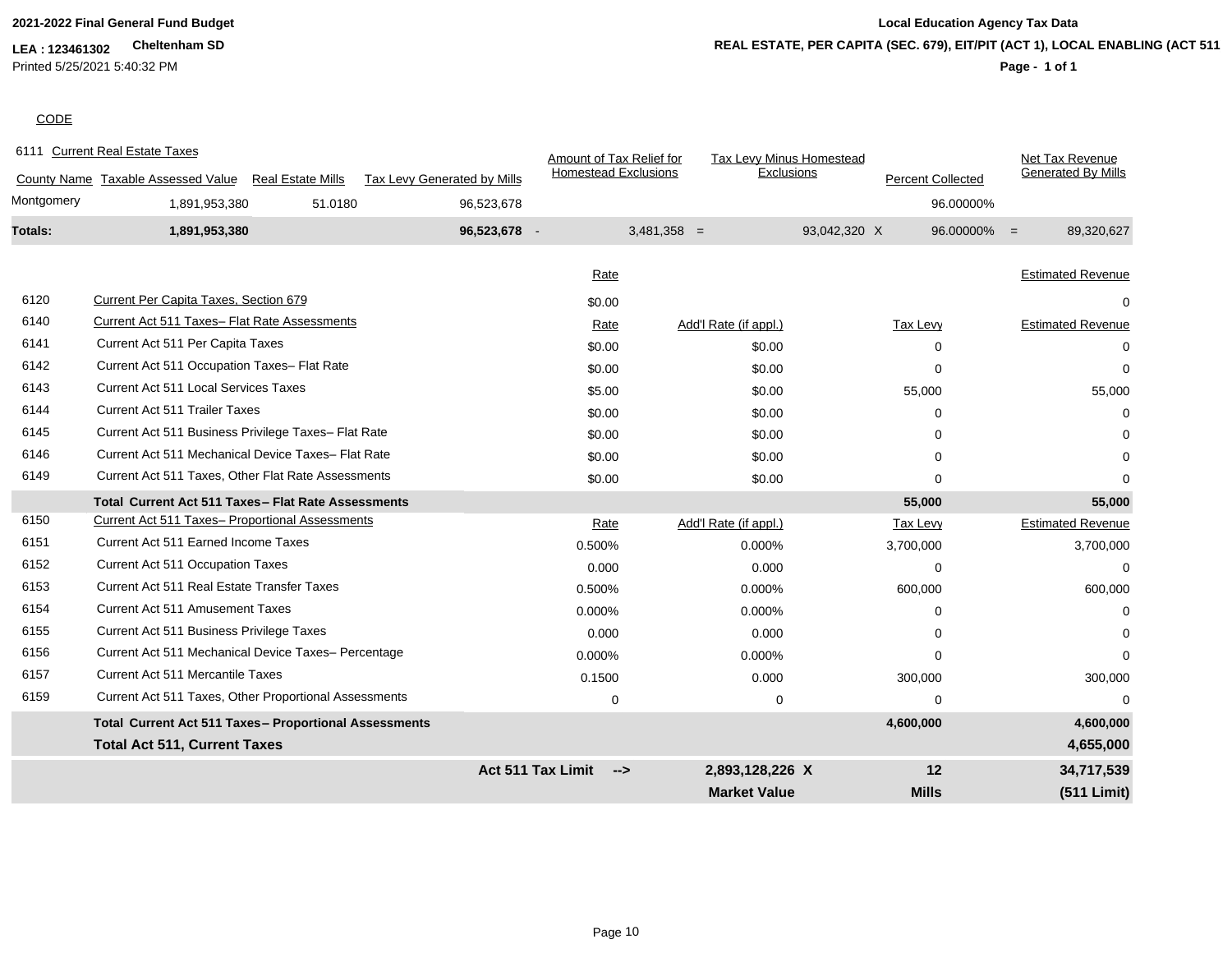### **LEA : 123461302 Cheltenham SD**

Printed 5/25/2021 5:40:34 PM

| Tax                 |                                                        | Tax Rate Charged in:    |         | Percent           | Less than            |         | <b>Additional Tax Rate</b><br>Charged in: |         | Percent           | Less than            |
|---------------------|--------------------------------------------------------|-------------------------|---------|-------------------|----------------------|---------|-------------------------------------------|---------|-------------------|----------------------|
| <b>Functio</b><br>n | <b>Description</b>                                     | 2020-21<br>(Rebalanced) | 2021-22 | Change in<br>Rate | or equal to<br>Index | Index   | 2020-21<br>(Rebalanced)                   | 2021-22 | Change in<br>Rate | or equal to<br>Index |
| 6111                | <b>Current Real Estate Taxes</b>                       |                         |         |                   |                      |         |                                           |         |                   |                      |
|                     | Montgomery                                             | 49.5325                 | 51.0180 | 3.00%             | <b>Yes</b>           | 3.0%    |                                           |         |                   |                      |
|                     | Current Act 511 Taxes- Flat Rate Assessments           |                         |         |                   |                      |         |                                           |         |                   |                      |
| 6143                | <b>Current Act 511 Local Services Taxes</b>            | \$5.00                  | \$5.00  | $0.00\%$          | <b>Yes</b>           | $3.0\%$ |                                           |         |                   |                      |
|                     | <b>Current Act 511 Taxes- Proportional Assessments</b> |                         |         |                   |                      |         |                                           |         |                   |                      |
| 6151                | Current Act 511 Earned Income Taxes                    | 0.500%                  | 0.500%  | $0.00\%$          | <b>Yes</b>           | 3.0%    |                                           |         |                   |                      |
| 6153                | Current Act 511 Real Estate Transfer Taxes             | 0.500%                  | 0.500%  | $0.00\%$          | <b>Yes</b>           | 3.0%    |                                           |         |                   |                      |
| 6157                | Current Act 511 Mercantile Taxes                       | 0.1500                  | 0.1500  | $0.00\%$          | Yes                  | 3.0%    |                                           |         |                   |                      |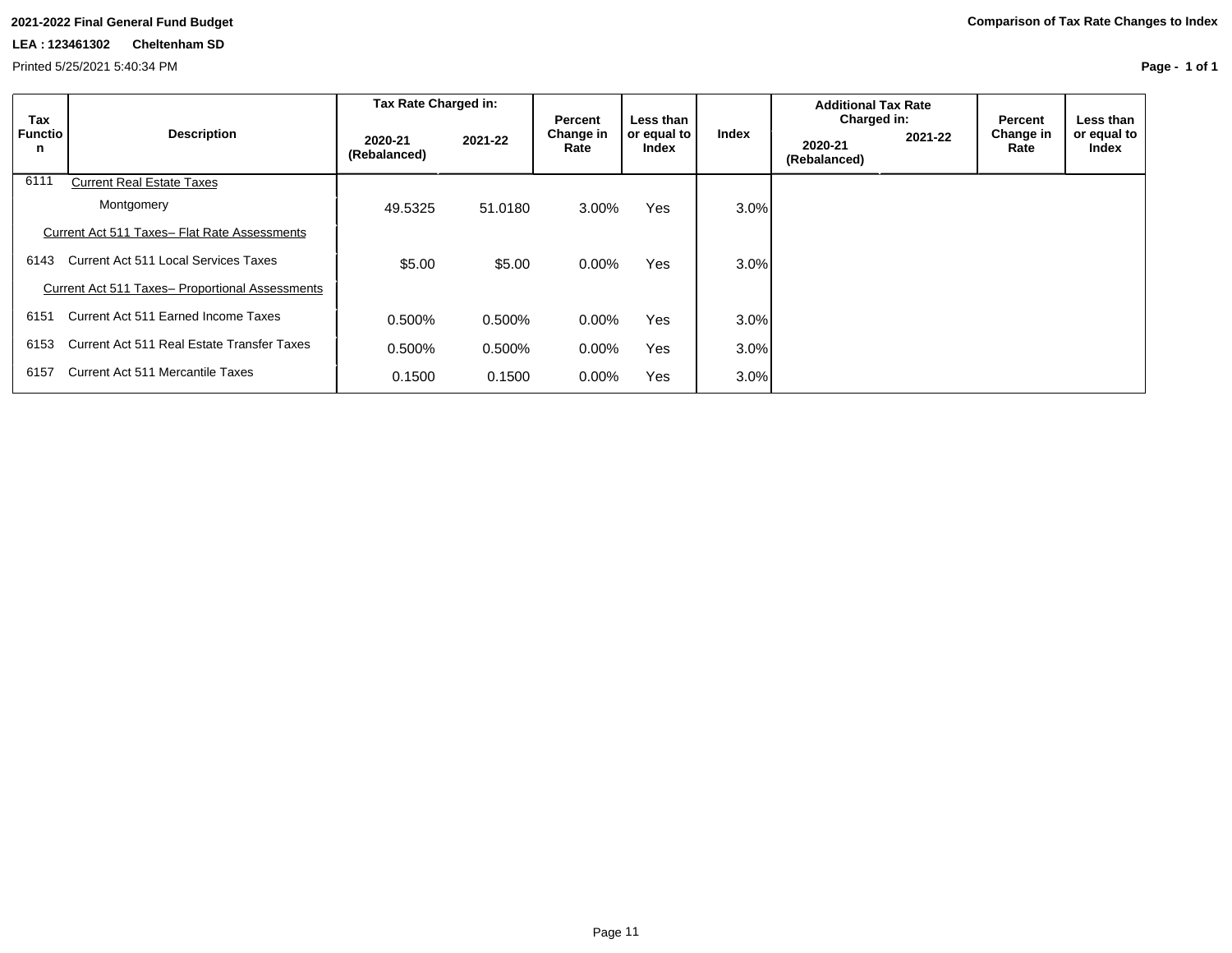| LEA: 123461302<br><b>Cheltenham SD</b>                       |               |
|--------------------------------------------------------------|---------------|
| Printed 5/25/2021 5:40:35 PM                                 | Page - 1 of 1 |
| <b>Description</b>                                           | <b>Amount</b> |
| 1000 Instruction                                             |               |
| 1100 Regular Programs - Elementary / Secondary               | 46,737,521    |
| 1200 Special Programs - Elementary / Secondary               | 21,347,831    |
| 1300 Vocational Education                                    | 2,514,557     |
| 1400 Other Instructional Programs - Elementary / Secondary   | 214,500       |
| <b>Total Instruction</b>                                     | \$70,814,409  |
| 2000 Support Services                                        |               |
| 2100 Support Services - Students                             | 4,637,452     |
| 2200 Support Services - Instructional Staff                  | 4,271,034     |
| 2300 Support Services - Administration                       | 7,627,116     |
| 2400 Support Services - Pupil Health                         | 1,134,680     |
| 2500 Support Services - Business                             | 1,373,698     |
| 2600 Operation and Maintenance of Plant Services             | 9,986,252     |
| 2700 Student Transportation Services                         | 7,918,691     |
| 2800 Support Services - Central                              | 2,381,357     |
| <b>Total Support Services</b>                                | \$39,330,280  |
| 3000 Operation of Non-Instructional Services                 |               |
| 3200 Student Activities                                      | 1,660,113     |
| 3300 Community Services                                      | 1,279,475     |
| <b>Total Operation of Non-Instructional Services</b>         | \$2,939,588   |
| 5000 Other Expenditures and Financing Uses                   |               |
| 5100 Debt Service / Other Expenditures and Financing Uses    | 9,993,004     |
| <b>Total Other Expenditures and Financing Uses</b>           | \$9,993,004   |
| <b>Total Estimated Expenditures and Other Financing Uses</b> | \$123,077,281 |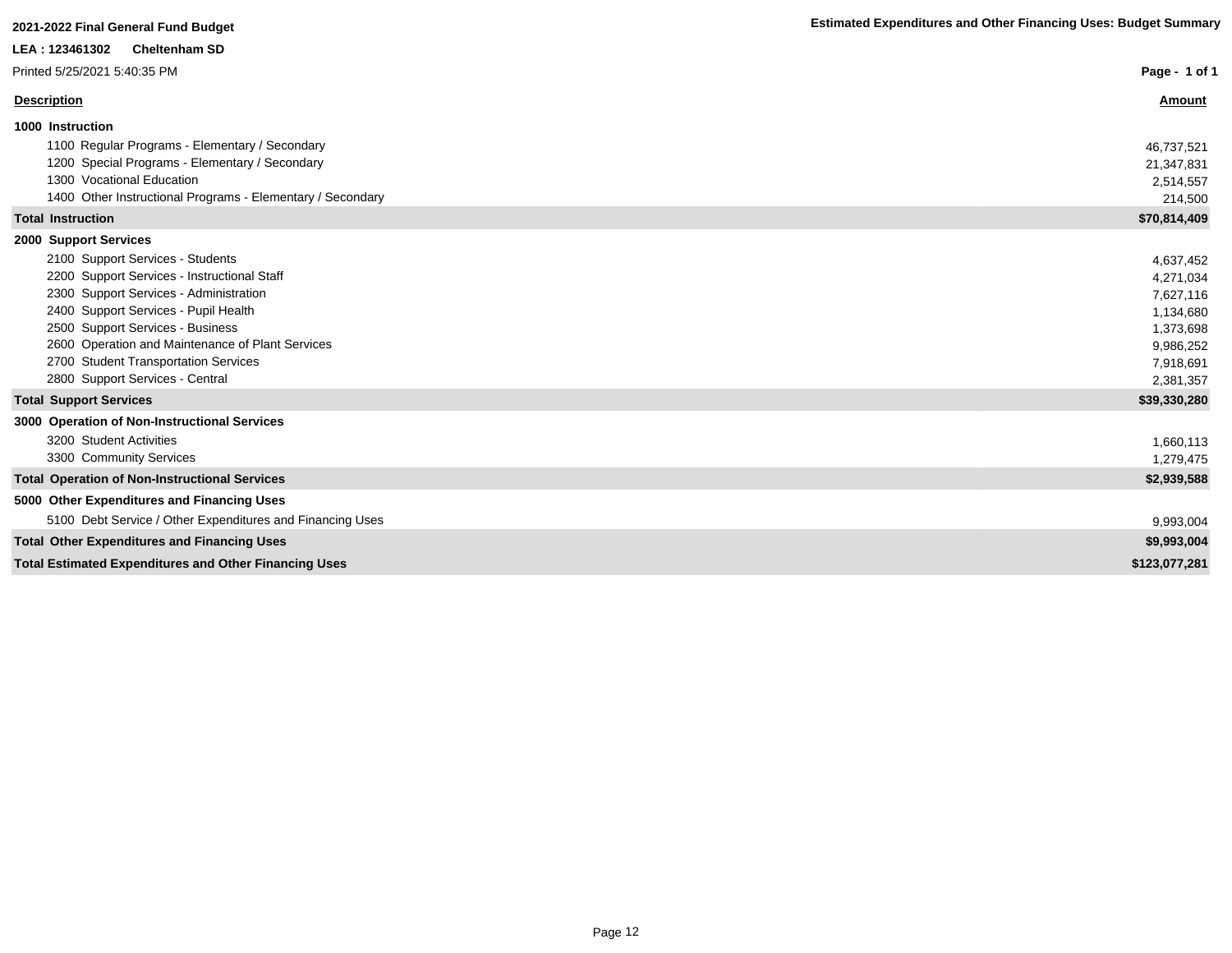| 2021-2022 Final General Fund Budget                             | <b>Estimated Expenditures and Other Financing Uses: Detail</b> |
|-----------------------------------------------------------------|----------------------------------------------------------------|
| <b>Cheltenham SD</b><br>LEA: 123461302                          |                                                                |
| Printed 5/25/2021 5:40:36 PM                                    | Page - 1 of 4                                                  |
| <b>Description</b>                                              | <u>Amount</u>                                                  |
| 1000 Instruction                                                |                                                                |
| 1100 Regular Programs - Elementary / Secondary                  |                                                                |
| 100 Personnel Services - Salaries                               | 25,769,054                                                     |
| 200 Personnel Services - Employee Benefits                      | 16,326,578                                                     |
| 300 Purchased Professional and Technical Services               | 1,177,400                                                      |
| 400 Purchased Property Services                                 | 527,000                                                        |
| 500 Other Purchased Services                                    | 2,202,888                                                      |
| 600 Supplies                                                    | 705,184                                                        |
| 700 Property                                                    | 17,585                                                         |
| 800 Other Objects                                               | 11,832                                                         |
| <b>Total Regular Programs - Elementary / Secondary</b>          | \$46,737,521                                                   |
| 1200 Special Programs - Elementary / Secondary                  |                                                                |
| 100 Personnel Services - Salaries                               | 7,981,385                                                      |
| 200 Personnel Services - Employee Benefits                      | 4,998,349                                                      |
| 300 Purchased Professional and Technical Services               | 4,471,546                                                      |
| 500 Other Purchased Services                                    | 3,839,532                                                      |
| 600 Supplies                                                    | 56,379                                                         |
| 800 Other Objects                                               | 640                                                            |
| <b>Total Special Programs - Elementary / Secondary</b>          | \$21,347,831                                                   |
| <b>1300 Vocational Education</b>                                |                                                                |
| 100 Personnel Services - Salaries                               | 676,030                                                        |
| 200 Personnel Services - Employee Benefits                      | 347,711                                                        |
| 300 Purchased Professional and Technical Services               | 500                                                            |
| 400 Purchased Property Services<br>500 Other Purchased Services | 3,050                                                          |
| 600 Supplies                                                    | 1,451,016                                                      |
| 700 Property                                                    | 31,150                                                         |
| 800 Other Objects                                               | 4,850<br>250                                                   |
| <b>Total Vocational Education</b>                               | \$2,514,557                                                    |
| 1400 Other Instructional Programs - Elementary / Secondary      |                                                                |
| 100 Personnel Services - Salaries                               | 77,700                                                         |
| 200 Personnel Services - Employee Benefits                      | 3,300                                                          |
| 300 Purchased Professional and Technical Services               | 86,000                                                         |
| 500 Other Purchased Services                                    | 40,000                                                         |
| 600 Supplies                                                    | 7,500                                                          |
| Total Other Instructional Programs - Elementary / Secondary     | \$214,500                                                      |
| <b>Total Instruction</b>                                        | \$70,814,409                                                   |
| 2000 Support Services                                           |                                                                |
| 2100 Support Services - Students                                |                                                                |

| 100 Personnel Services - Salaries                 |         | 2,650,971 |
|---------------------------------------------------|---------|-----------|
| 200 Personnel Services - Employee Benefits        |         | 1,536,306 |
| 300 Purchased Professional and Technical Services |         | 368,400   |
| 400 Purchased Property Services                   |         | 3,700     |
| 500 Other Purchased Services                      |         | 6,500     |
|                                                   | Page 13 |           |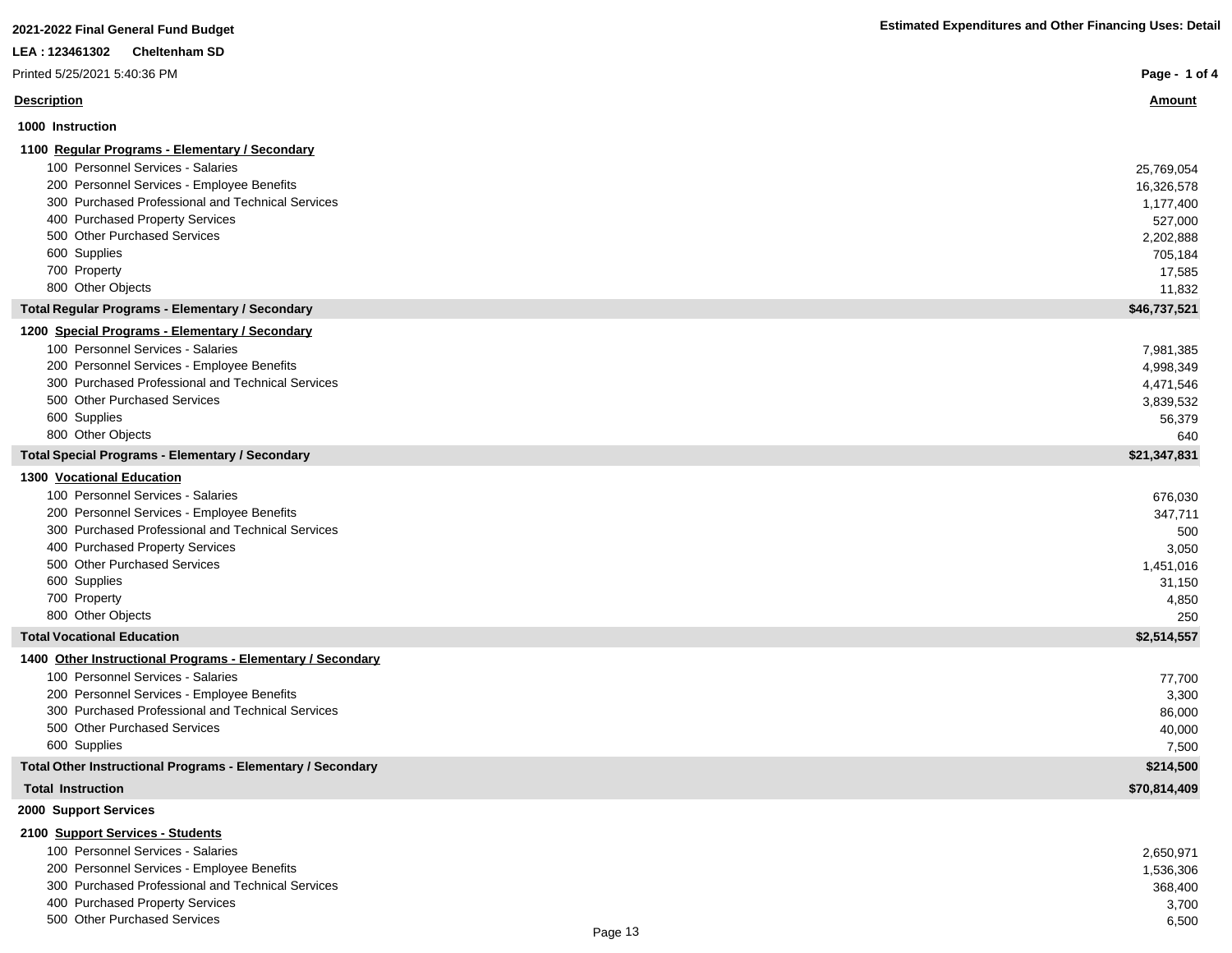| LEA : 123461302<br><b>Cheltenham SD</b>                                                         |                   |
|-------------------------------------------------------------------------------------------------|-------------------|
| Printed 5/25/2021 5:40:36 PM                                                                    | Page - 2 of 4     |
| <b>Description</b>                                                                              | <u>Amount</u>     |
| 600 Supplies                                                                                    | 67,675            |
| 800 Other Objects                                                                               | 3,900             |
| <b>Total Support Services - Students</b>                                                        | \$4,637,452       |
| 2200 Support Services - Instructional Staff                                                     |                   |
| 100 Personnel Services - Salaries                                                               | 2,191,474         |
| 200 Personnel Services - Employee Benefits                                                      | 1,258,505         |
| 300 Purchased Professional and Technical Services<br>400 Purchased Property Services            | 207,129           |
| 500 Other Purchased Services                                                                    | 5,000<br>17,850   |
| 600 Supplies                                                                                    | 589,221           |
| 800 Other Objects                                                                               | 1,855             |
| <b>Total Support Services - Instructional Staff</b>                                             | \$4,271,034       |
| 2300 Support Services - Administration                                                          |                   |
| 100 Personnel Services - Salaries                                                               | 3,627,216         |
| 200 Personnel Services - Employee Benefits                                                      | 2,098,419         |
| 300 Purchased Professional and Technical Services                                               | 889,850           |
| 400 Purchased Property Services                                                                 | 3,000             |
| 500 Other Purchased Services                                                                    | 123,355           |
| 600 Supplies                                                                                    | 131,376           |
| 700 Property<br>800 Other Objects                                                               | 3,400<br>750,500  |
| <b>Total Support Services - Administration</b>                                                  | \$7,627,116       |
| 2400 Support Services - Pupil Health                                                            |                   |
| 100 Personnel Services - Salaries                                                               | 648,316           |
| 200 Personnel Services - Employee Benefits                                                      | 450,728           |
| 300 Purchased Professional and Technical Services                                               | 6,000             |
| 400 Purchased Property Services                                                                 | 1,570             |
| 500 Other Purchased Services                                                                    | 3,100             |
| 600 Supplies                                                                                    | 24,966            |
| <b>Total Support Services - Pupil Health</b>                                                    | \$1,134,680       |
| 2500 Support Services - Business                                                                |                   |
| 100 Personnel Services - Salaries                                                               | 640,960           |
| 200 Personnel Services - Employee Benefits<br>300 Purchased Professional and Technical Services | 384,205           |
| 400 Purchased Property Services                                                                 | 11,000<br>172,083 |
| 500 Other Purchased Services                                                                    | 35,350            |
| 600 Supplies                                                                                    | 114,100           |
| 800 Other Objects                                                                               | 16,000            |
| <b>Total Support Services - Business</b>                                                        | \$1,373,698       |
| 2600 Operation and Maintenance of Plant Services                                                |                   |
| 100 Personnel Services - Salaries                                                               | 4,083,020         |
| 200 Personnel Services - Employee Benefits                                                      | 2,623,609         |
| 300 Purchased Professional and Technical Services                                               | 392,500           |
| 400 Purchased Property Services<br>500 Other Purchased Services                                 | 692,079           |
|                                                                                                 | 303,000           |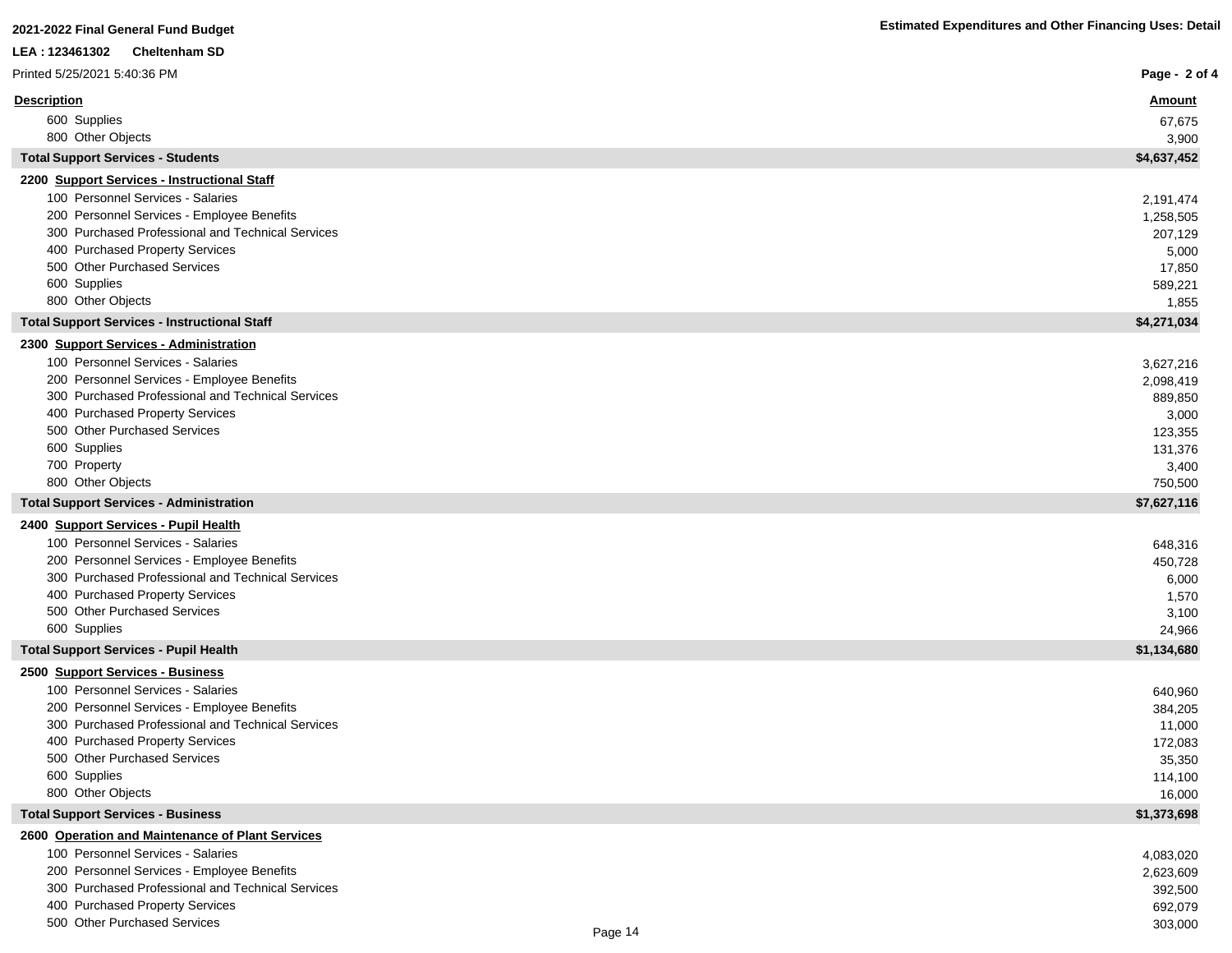| LEA: 123461302<br><b>Cheltenham SD</b>                                          |                      |
|---------------------------------------------------------------------------------|----------------------|
| Printed 5/25/2021 5:40:36 PM                                                    | Page - 3 of 4        |
| <b>Description</b>                                                              | <b>Amount</b>        |
| 600 Supplies                                                                    | 1,888,994            |
| 800 Other Objects                                                               | 3,050                |
| <b>Total Operation and Maintenance of Plant Services</b>                        | \$9,986,252          |
| 2700 Student Transportation Services                                            |                      |
| 100 Personnel Services - Salaries                                               | 146,666              |
| 200 Personnel Services - Employee Benefits                                      | 83,525               |
| 500 Other Purchased Services                                                    | 7,652,000            |
| 600 Supplies                                                                    | 36,000               |
| 800 Other Objects                                                               | 500                  |
| <b>Total Student Transportation Services</b>                                    | \$7,918,691          |
| 2800 Support Services - Central                                                 |                      |
| 100 Personnel Services - Salaries                                               | 971,161              |
| 200 Personnel Services - Employee Benefits                                      | 590,296              |
| 300 Purchased Professional and Technical Services                               | 145,900              |
| 400 Purchased Property Services                                                 | 20,000               |
| 500 Other Purchased Services                                                    | 294,500              |
| 600 Supplies                                                                    | 255,000              |
| 700 Property<br>800 Other Objects                                               | 102,000              |
| <b>Total Support Services - Central</b>                                         | 2,500<br>\$2,381,357 |
| <b>Total Support Services</b>                                                   | \$39,330,280         |
| 3000 Operation of Non-Instructional Services                                    |                      |
|                                                                                 |                      |
| 3200 Student Activities                                                         |                      |
| 100 Personnel Services - Salaries<br>200 Personnel Services - Employee Benefits | 703,502              |
| 300 Purchased Professional and Technical Services                               | 338,824<br>105,542   |
| 400 Purchased Property Services                                                 | 40,955               |
| 500 Other Purchased Services                                                    | 213,173              |
| 600 Supplies                                                                    | 210,545              |
| 700 Property                                                                    | 6,000                |
| 800 Other Objects                                                               | 41,572               |
| <b>Total Student Activities</b>                                                 | \$1,660,113          |
| 3300 Community Services                                                         |                      |
| 100 Personnel Services - Salaries                                               | 686,854              |
| 200 Personnel Services - Employee Benefits                                      | 411,621              |
| 300 Purchased Professional and Technical Services                               | 42,000               |
| 500 Other Purchased Services                                                    | 51,000               |
| 600 Supplies                                                                    | 88,000               |
| <b>Total Community Services</b>                                                 | \$1,279,475          |
| <b>Total Operation of Non-Instructional Services</b>                            | \$2,939,588          |

**5000 Other Expenditures and Financing Uses**

### **5100 Debt Service / Other Expenditures and Financing Uses**

800 Other Objects 4,993,004

900 Other Uses of Funds 5,000,000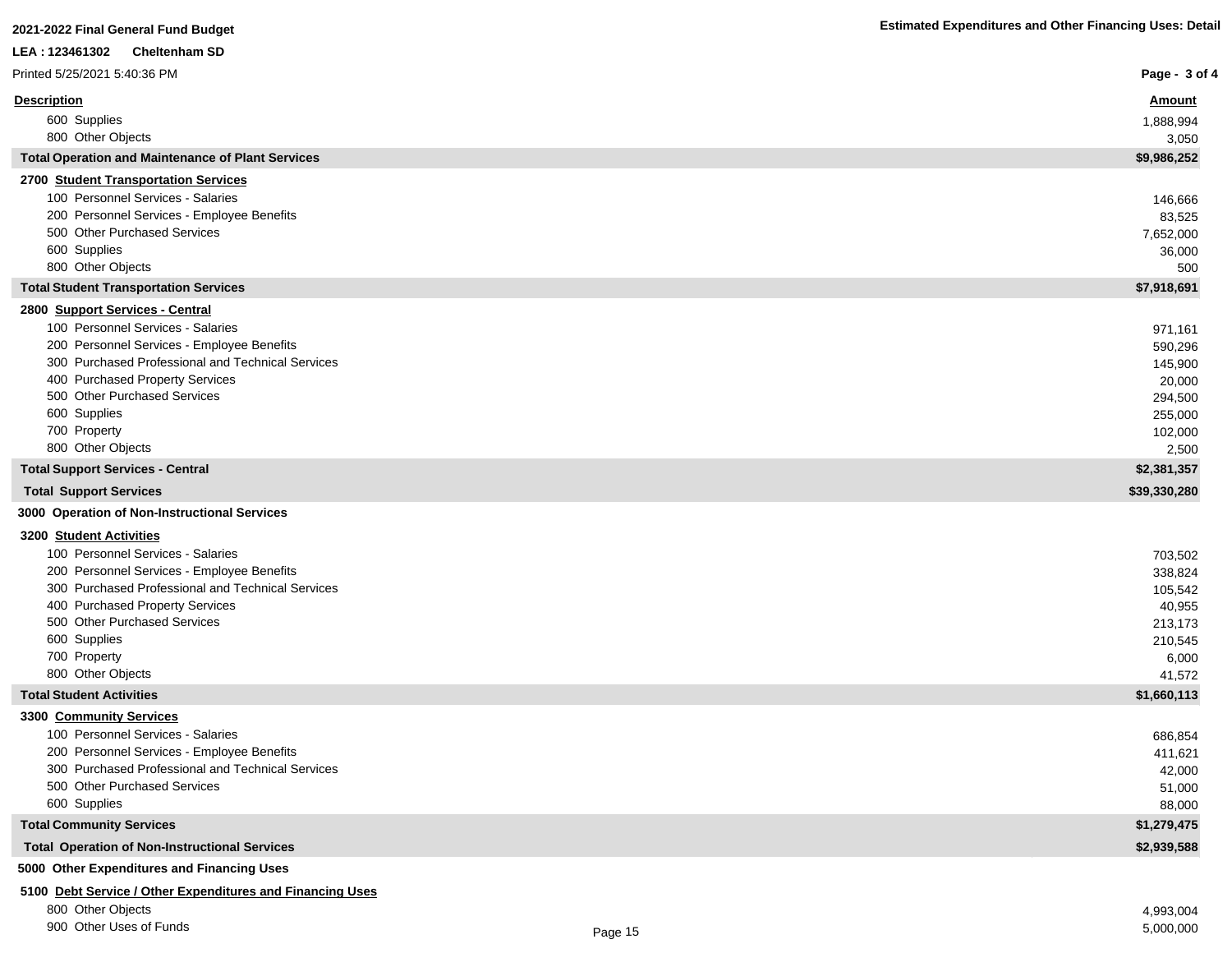| LEA : 123461302<br><b>Cheltenham SD</b>                           |               |
|-------------------------------------------------------------------|---------------|
| Printed 5/25/2021 5:40:36 PM                                      | Page - 4 of 4 |
| <b>Description</b>                                                | <b>Amount</b> |
| <b>Total Debt Service / Other Expenditures and Financing Uses</b> | \$9,993,004   |
| <b>Total Other Expenditures and Financing Uses</b>                | \$9,993,004   |
| <b>TOTAL EXPENDITURES</b>                                         | \$123,077,281 |
|                                                                   |               |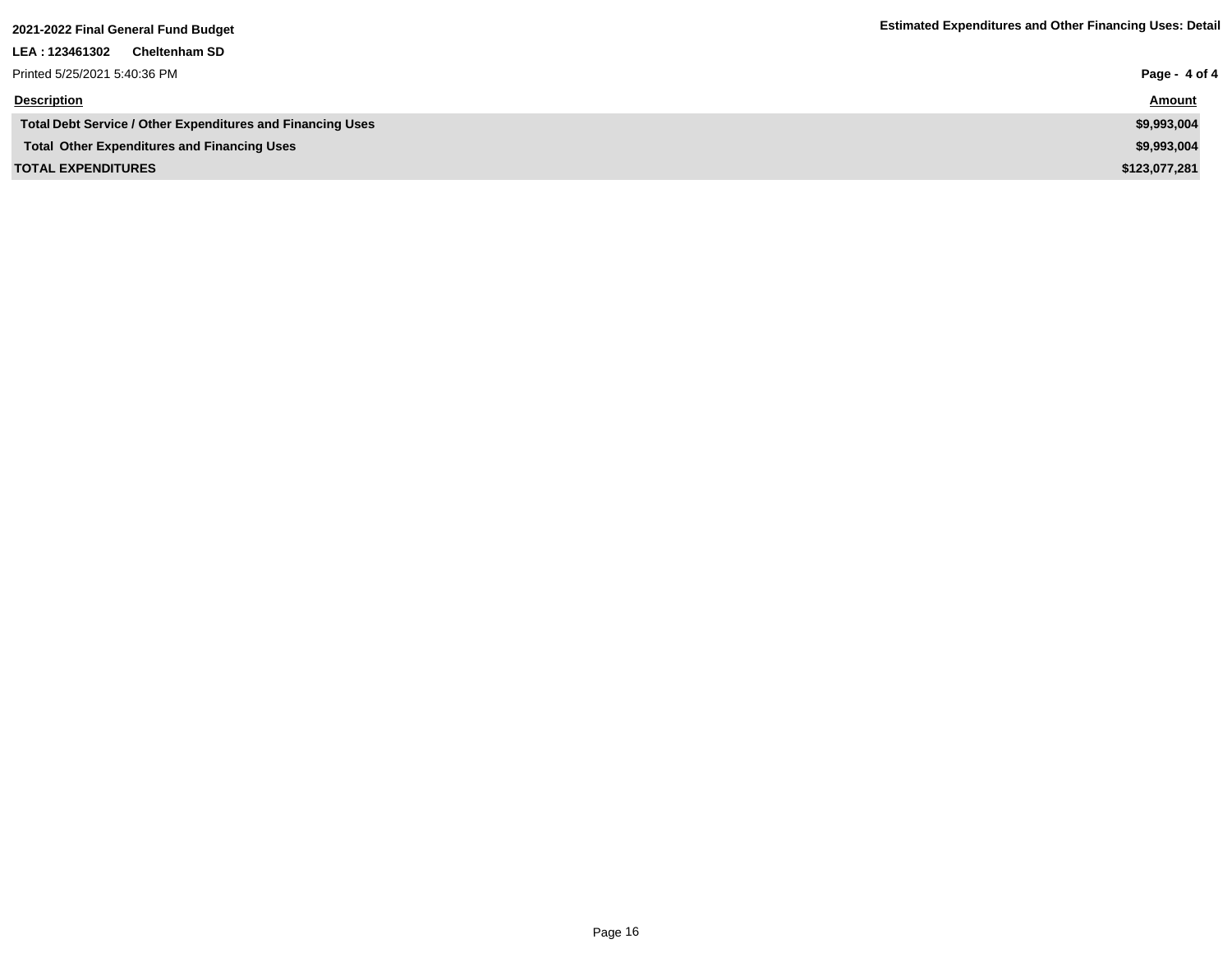**Long-Term Investments 06/30/2021 Estimate 06/30/2022 Projection**

| 2021-2022 Final General Fund Budget                          |                     | <b>Schedule Of Cash And Investments (CAIN)</b> |               |
|--------------------------------------------------------------|---------------------|------------------------------------------------|---------------|
| LEA: 123461302<br><b>Cheltenham SD</b>                       |                     |                                                |               |
| Printed 5/25/2021 5:40:38 PM                                 |                     |                                                | Page - 1 of 2 |
| <b>Cash and Short-Term Investments</b>                       | 06/30/2021 Estimate | 06/30/2022 Projection                          |               |
| <b>General Fund</b>                                          | 800,000             | 1,000,000                                      |               |
| Public Purpose (Expendable) Trust Fund                       |                     |                                                |               |
| Other Comptroller-Approved Special Revenue Funds             |                     |                                                |               |
| Athletic / School-Sponsored Extra Curricular Activities Fund |                     |                                                |               |
| Capital Reserve Fund - § 690, §1850                          |                     |                                                |               |
| Capital Reserve Fund - § 1431                                |                     |                                                |               |
| Other Capital Projects Fund                                  |                     |                                                |               |
| Debt Service Fund                                            |                     |                                                |               |
| Food Service / Cafeteria Operations Fund                     | 150,000             | 150,000                                        |               |
| <b>Child Care Operations Fund</b>                            |                     |                                                |               |
| Other Enterprise Funds                                       |                     |                                                |               |
| <b>Internal Service Fund</b>                                 | 800,000             | 850,000                                        |               |
| Private Purpose Trust Fund                                   |                     |                                                |               |
| <b>Investment Trust Fund</b>                                 |                     |                                                |               |
| Pension Trust Fund                                           |                     |                                                |               |
| <b>Activity Fund</b>                                         | 150,000             | 160,000                                        |               |
| Other Agency Fund                                            |                     |                                                |               |
| Permanent Fund                                               |                     |                                                |               |
| <b>Total Cash and Short-Term Investments</b>                 | \$1,900,000         | \$2,160,000                                    |               |

| <b>Long-Term Investments</b> |
|------------------------------|
|                              |

General Fund Public Purpose (Expendable) Trust Fund Other Comptroller-Approved Special Revenue Funds Athletic / School-Sponsored Extra Curricular Activities Fund Capital Reserve Fund - § 690, §1850 Capital Reserve Fund - § 1431 Other Capital Projects Fund Debt Service Fund Food Service / Cafeteria Operations Fund Child Care Operations Fund Other Enterprise Funds Internal Service Fund Private Purpose Trust Fund Investment Trust Fund Pension Trust Fund Activity Fund Other Agency Fund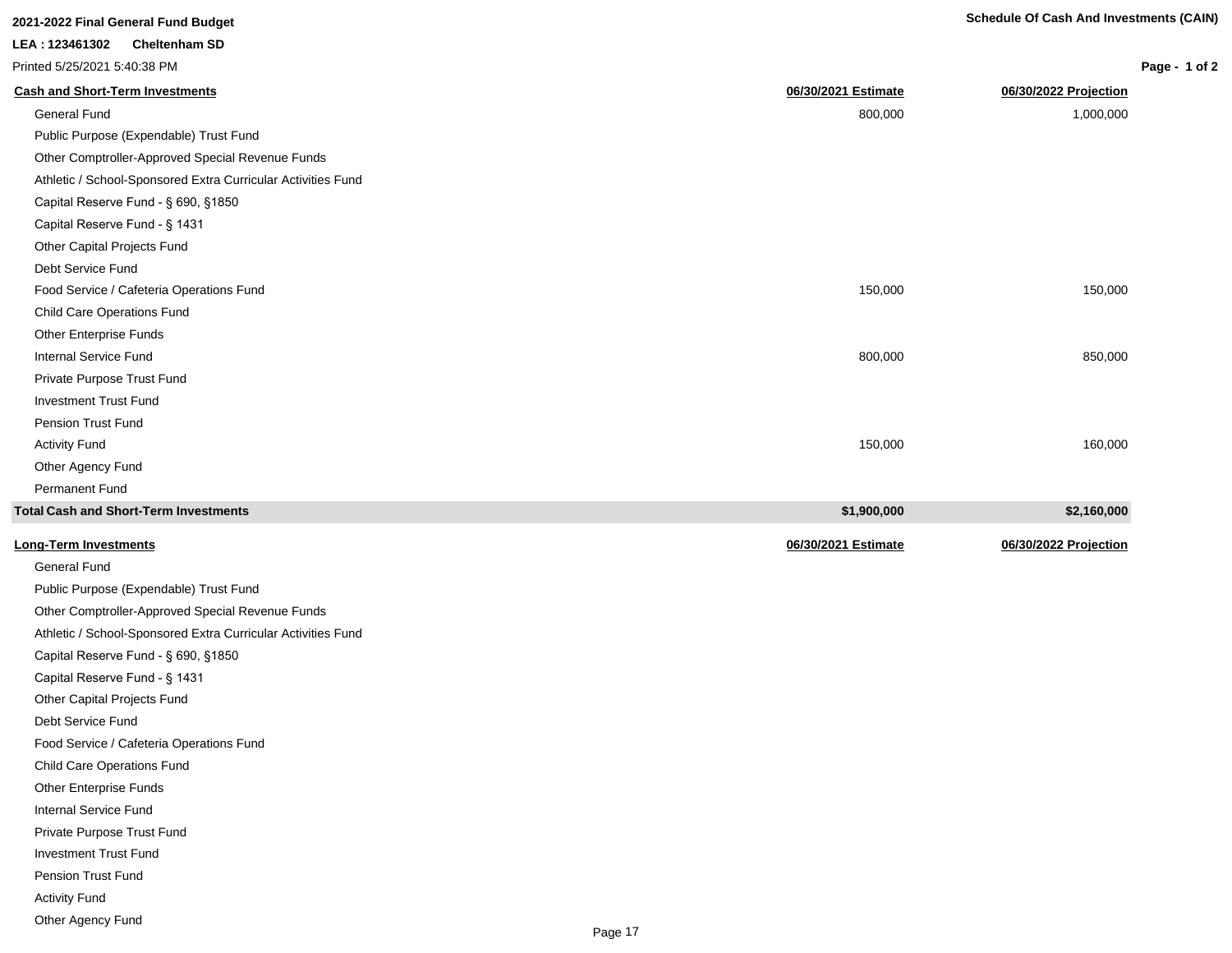| 2021-2022 Final General Fund Budget     | <b>Schedule Of Cash And Investments (CAIN)</b> |                       |
|-----------------------------------------|------------------------------------------------|-----------------------|
| <b>Cheltenham SD</b><br>LEA : 123461302 |                                                |                       |
| Printed 5/25/2021 5:40:38 PM            |                                                | Page - $2$ of 2       |
| <b>Long-Term Investments</b>            | 06/30/2021 Estimate                            | 06/30/2022 Projection |
| <b>Permanent Fund</b>                   |                                                |                       |
| <b>Total Long-Term Investments</b>      |                                                |                       |
| <b>TOTAL CASH AND INVESTMENTS</b>       | \$1,900,000                                    | \$2,160,000           |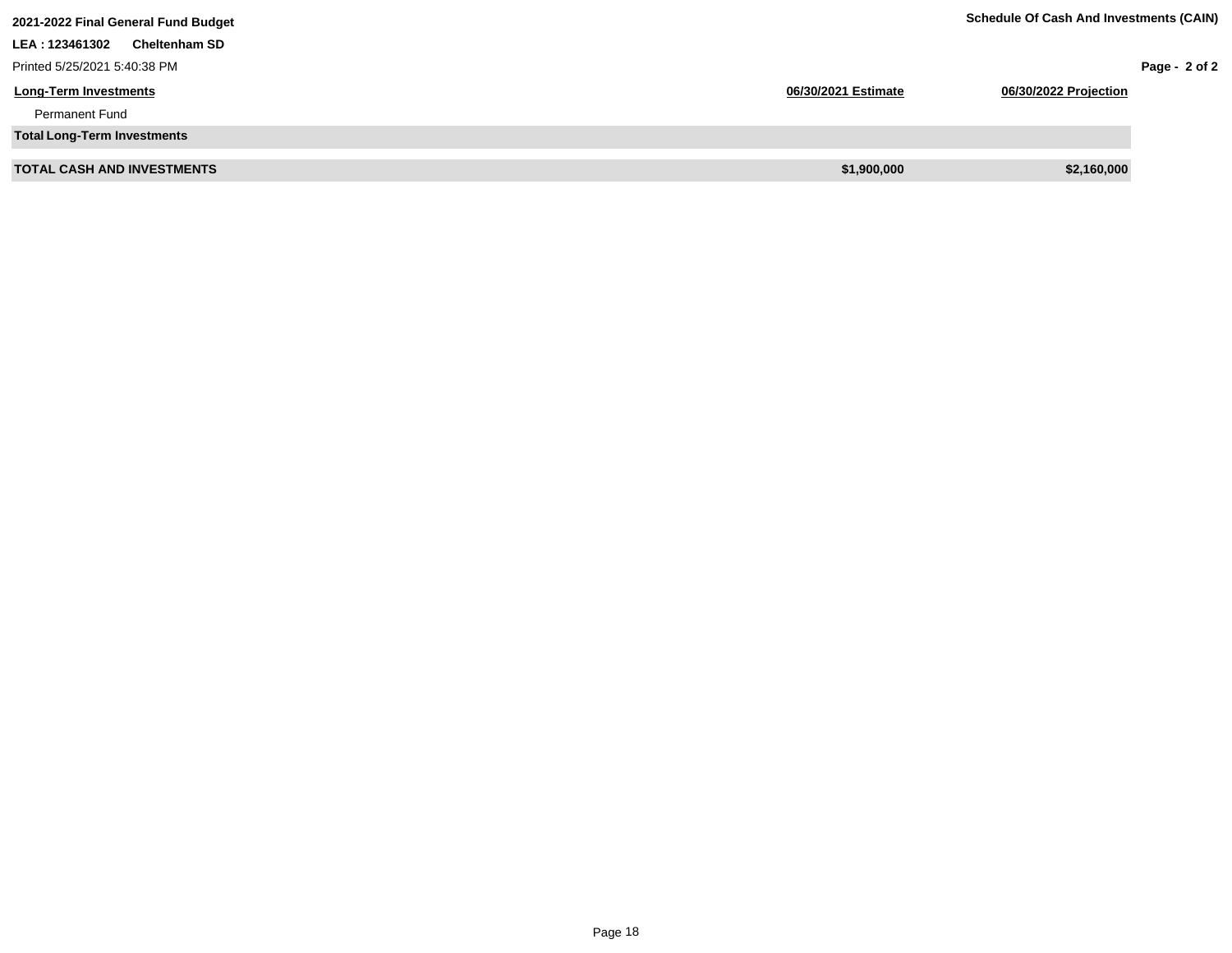| LEA: 123461302<br><b>Cheltenham SD</b><br>Printed 5/25/2021 5:40:38 PM<br>Page - 1 of 6 |
|-----------------------------------------------------------------------------------------|
|                                                                                         |
|                                                                                         |
| Long-Term Indebtedness<br>06/30/2021 Estimate<br>06/30/2022 Projection                  |
| <b>General Fund</b>                                                                     |
| 0510 Bonds Payable<br>156,510,000<br>151,500,000                                        |
| 0520 Extended-Term Financing Agreements Payable                                         |
| 0530 Lease-Purchase Obligations                                                         |
| 0540 Accumulated Compensated Absences<br>396,967<br>543,497                             |
| 0550 Authority Lease Obligations                                                        |
| 0560 Other Post-Employment Benefits (OPEB)                                              |
| 0599 Other Noncurrent Liabilities                                                       |
| <b>Total General Fund</b><br>\$156,906,967<br>\$152,043,497                             |
| <b>Public Purpose (Expendable) Trust Fund</b>                                           |
| 0510 Bonds Payable                                                                      |
| 0520 Extended-Term Financing Agreements Payable                                         |
| 0530 Lease-Purchase Obligations                                                         |
| 0540 Accumulated Compensated Absences                                                   |
| 0550 Authority Lease Obligations                                                        |
| 0560 Other Post-Employment Benefits (OPEB)                                              |
| 0599 Other Noncurrent Liabilities                                                       |
| <b>Total Public Purpose (Expendable) Trust Fund</b>                                     |
| <b>Other Comptroller-Approved Special Revenue Funds</b>                                 |
| 0510 Bonds Payable                                                                      |
| 0520 Extended-Term Financing Agreements Payable                                         |
| 0530 Lease-Purchase Obligations                                                         |
| 0540 Accumulated Compensated Absences                                                   |
| 0550 Authority Lease Obligations                                                        |
| 0560 Other Post-Employment Benefits (OPEB)                                              |
| 0599 Other Noncurrent Liabilities                                                       |
| <b>Total Other Comptroller-Approved Special Revenue Funds</b>                           |
| Athletic / School-Sponsored Extra Curricular Activities Fund                            |
| 0510 Bonds Payable                                                                      |
| 0520 Extended-Term Financing Agreements Payable                                         |
| 0530 Lease-Purchase Obligations                                                         |
| 0540 Accumulated Compensated Absences                                                   |
| 0550 Authority Lease Obligations                                                        |
| 0560 Other Post-Employment Benefits (OPEB)                                              |
| 0599 Other Noncurrent Liabilities                                                       |
| Total Athletic / School-Sponsored Extra Curricular Activities Fund                      |
| Capital Reserve Fund - § 690, §1850                                                     |
| 0510 Bonds Payable                                                                      |

0520 Extended-Term Financing Agreements Payable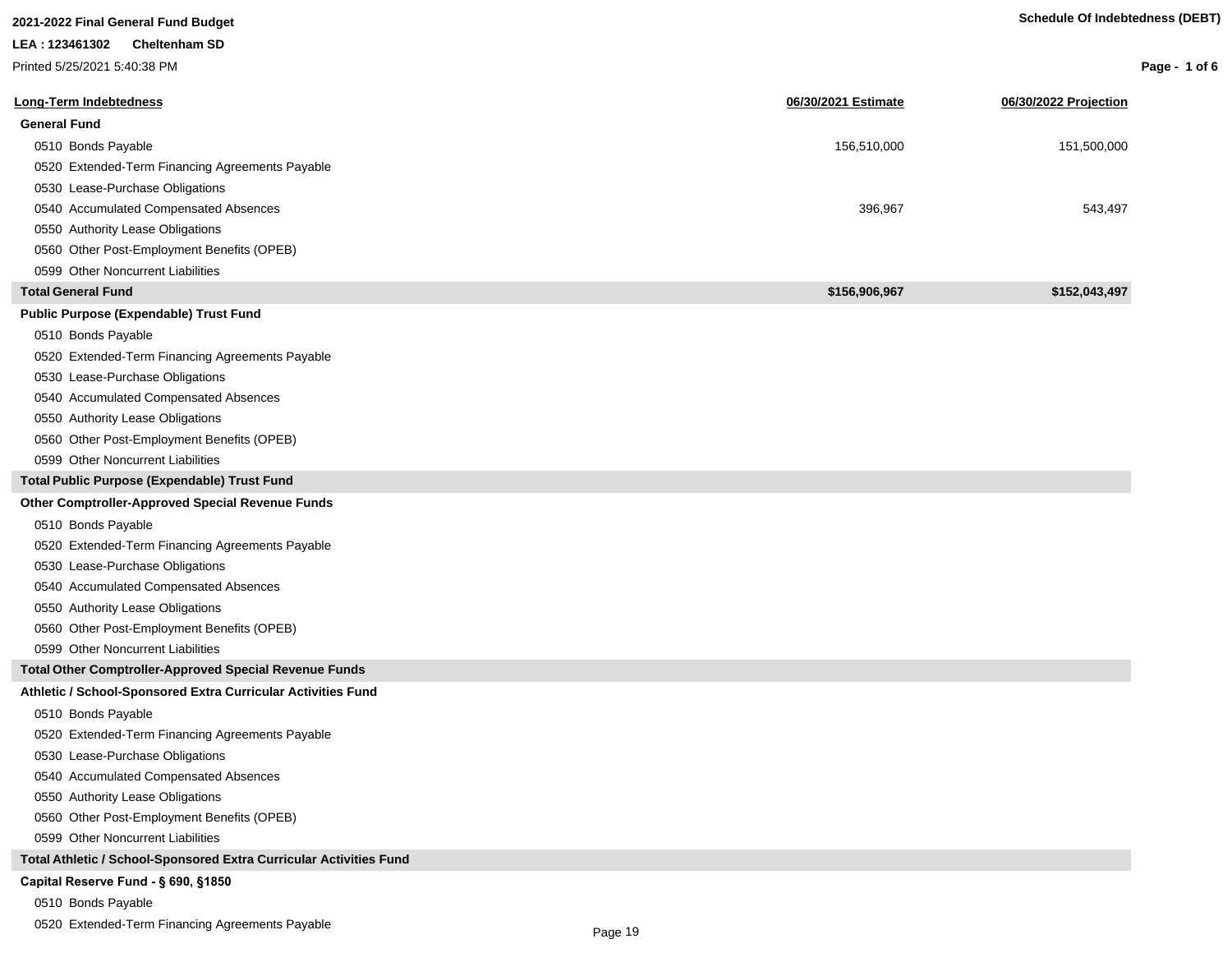#### **LEA : 123461302 Cheltenham SD**

Printed 5/25/2021 5:40:38 PM

#### **Long-Term Indebtedness 06/30/2021 Estimate 06/30/2022 Projection**

0530 Lease-Purchase Obligations

0540 Accumulated Compensated Absences

0550 Authority Lease Obligations

0560 Other Post-Employment Benefits (OPEB)

0599 Other Noncurrent Liabilities

#### **Total Capital Reserve Fund - § 690, §1850**

#### Capital Reserve Fund - § 1431

0510 Bonds Payable

0520 Extended-Term Financing Agreements Payable

0530 Lease-Purchase Obligations

0540 Accumulated Compensated Absences

#### 0550 Authority Lease Obligations

0560 Other Post-Employment Benefits (OPEB)

0599 Other Noncurrent Liabilities

#### **Total Capital Reserve Fund - § 1431**

#### **Other Capital Projects Fund**

0510 Bonds Payable

0520 Extended-Term Financing Agreements Payable

0530 Lease-Purchase Obligations

0540 Accumulated Compensated Absences

0550 Authority Lease Obligations

0560 Other Post-Employment Benefits (OPEB)

0599 Other Noncurrent Liabilities

#### **Total Other Capital Projects Fund**

#### **Debt Service Fund**

0510 Bonds Payable

0520 Extended-Term Financing Agreements Payable

0530 Lease-Purchase Obligations

0540 Accumulated Compensated Absences

0550 Authority Lease Obligations

0560 Other Post-Employment Benefits (OPEB)

0599 Other Noncurrent Liabilities

#### **Total Debt Service Fund**

#### **Food Service / Cafeteria Operations Fund**

0510 Bonds Payable

0520 Extended-Term Financing Agreements Payable

0530 Lease-Purchase Obligations

0540 Accumulated Compensated Absences

0550 Authority Lease Obligations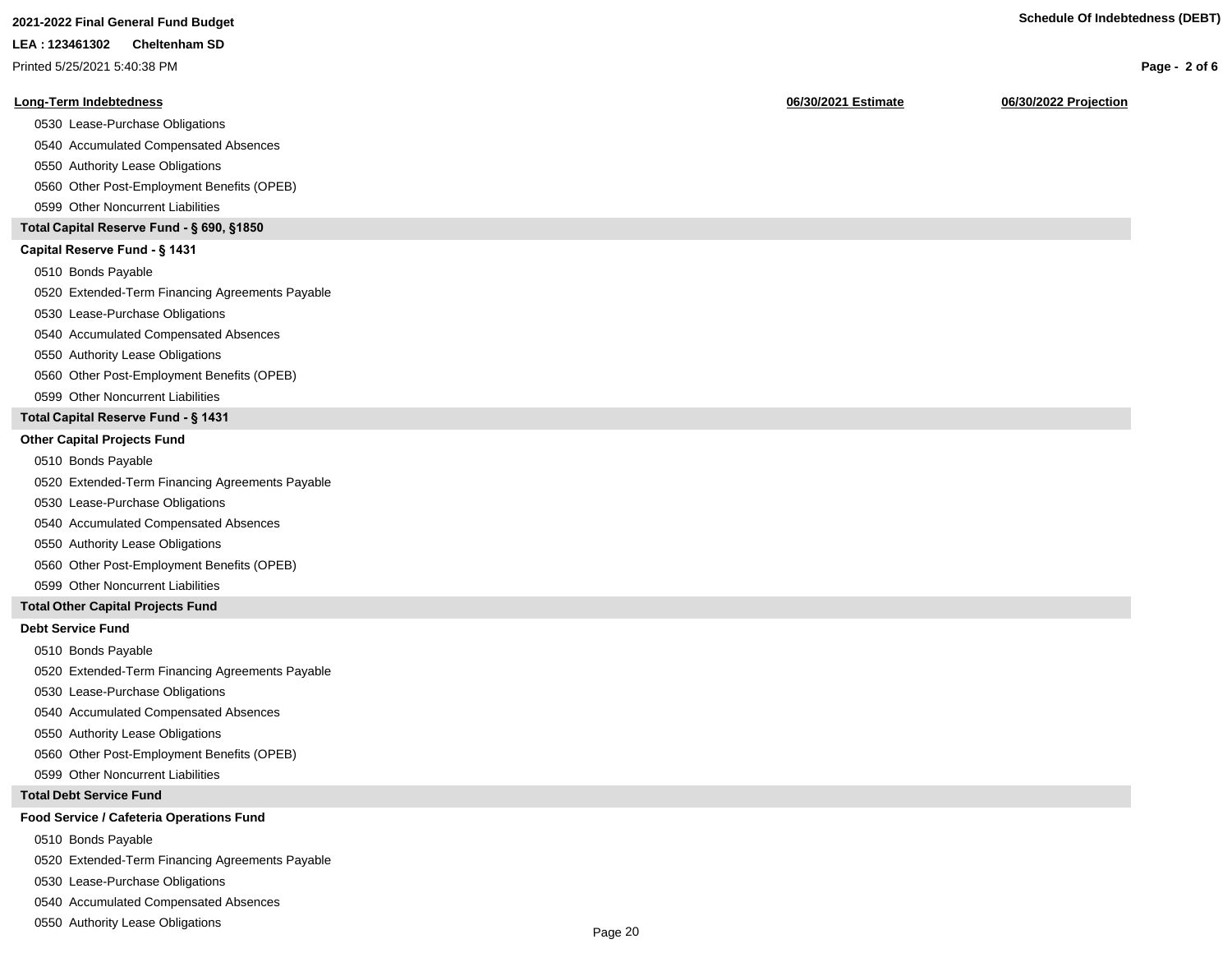**Page - 3 of 6**

#### **LEA : 123461302 Cheltenham SD**

Printed 5/25/2021 5:40:38 PM

#### **Long-Term Indebtedness 06/30/2021 Estimate 06/30/2022 Projection**

0560 Other Post-Employment Benefits (OPEB)

0599 Other Noncurrent Liabilities

#### **Total Food Service / Cafeteria Operations Fund**

#### **Child Care Operations Fund**

0510 Bonds Payable

0520 Extended-Term Financing Agreements Payable

- 0530 Lease-Purchase Obligations
- 0540 Accumulated Compensated Absences
- 0550 Authority Lease Obligations
- 0560 Other Post-Employment Benefits (OPEB)
- 0599 Other Noncurrent Liabilities

#### **Total Child Care Operations Fund**

#### **Other Enterprise Funds**

- 0510 Bonds Payable
- 0520 Extended-Term Financing Agreements Payable
- 0530 Lease-Purchase Obligations
- 0540 Accumulated Compensated Absences
- 0550 Authority Lease Obligations
- 0560 Other Post-Employment Benefits (OPEB)
- 0599 Other Noncurrent Liabilities

#### **Total Other Enterprise Funds**

#### **Internal Service Fund**

- 0510 Bonds Payable
- 0520 Extended-Term Financing Agreements Payable
- 0530 Lease-Purchase Obligations
- 0540 Accumulated Compensated Absences
- 0550 Authority Lease Obligations
- 0560 Other Post-Employment Benefits (OPEB)
- 0599 Other Noncurrent Liabilities

#### **Total Internal Service Fund**

#### **Private Purpose Trust Fund**

- 0510 Bonds Payable
- 0520 Extended-Term Financing Agreements Payable
- 0530 Lease-Purchase Obligations
- 0540 Accumulated Compensated Absences
- 0550 Authority Lease Obligations
- 0560 Other Post-Employment Benefits (OPEB)
- 0599 Other Noncurrent Liabilities

#### **Total Private Purpose Trust Fund**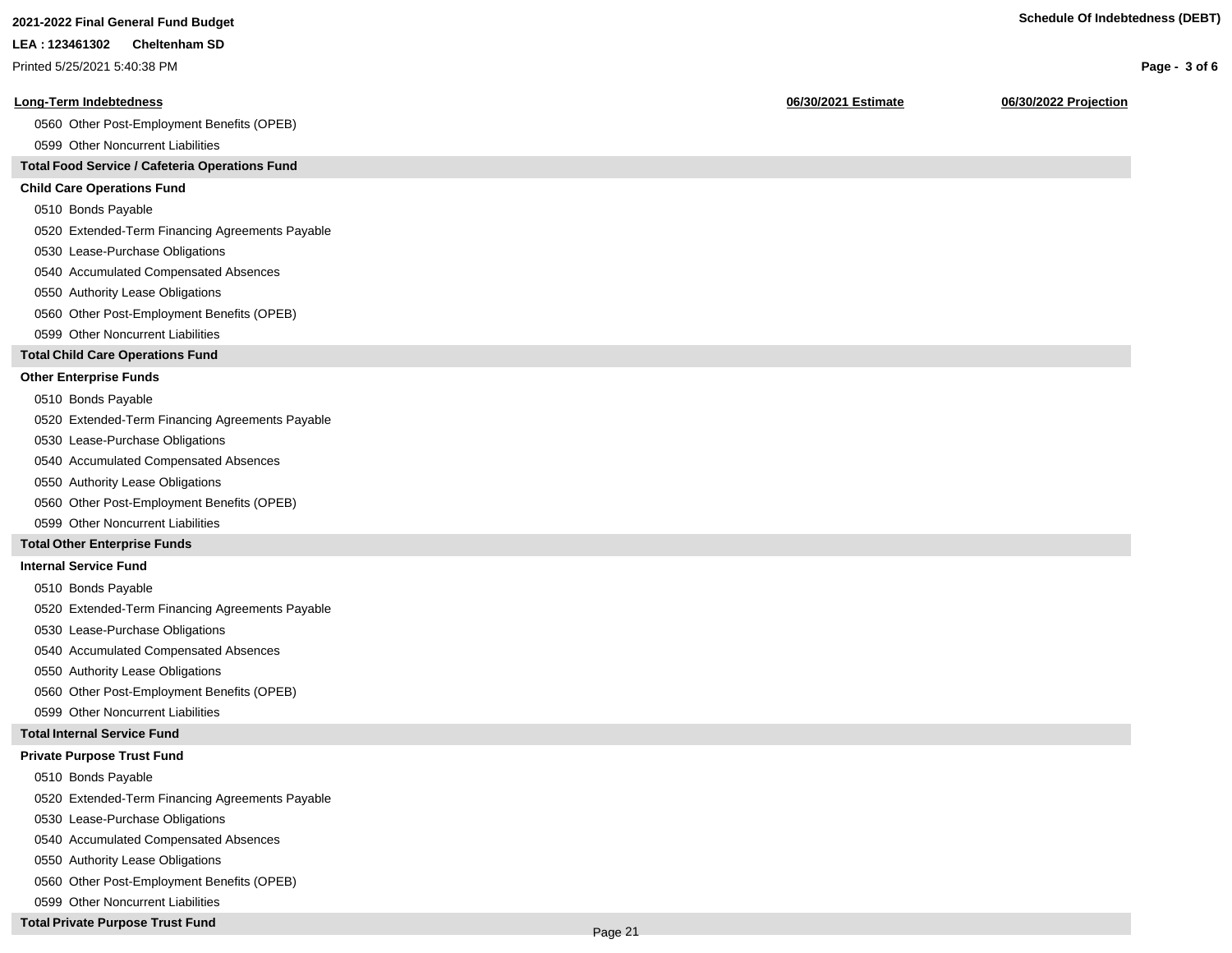### **2021-2022 Final General Fund Budget Schedule Of Indebtedness (DEBT)**

#### **LEA : 123461302 Cheltenham SD**

Printed 5/25/2021 5:40:38 PM

#### **Long-Term Indebtedness 06/30/2021 Estimate 06/30/2022 Projection**

#### **Investment Trust Fund**

- 0510 Bonds Payable
- 0520 Extended-Term Financing Agreements Payable
- 0530 Lease-Purchase Obligations
- 0540 Accumulated Compensated Absences
- 0550 Authority Lease Obligations
- 0560 Other Post-Employment Benefits (OPEB)
- 0599 Other Noncurrent Liabilities

#### **Total Investment Trust Fund**

#### **Pension Trust Fund**

#### 0510 Bonds Payable

0520 Extended-Term Financing Agreements Payable

- 0530 Lease-Purchase Obligations
- 0540 Accumulated Compensated Absences
- 0550 Authority Lease Obligations
- 0560 Other Post-Employment Benefits (OPEB)
- 0599 Other Noncurrent Liabilities

#### **Total Pension Trust Fund**

#### **Activity Fund**

- 0510 Bonds Payable
- 0520 Extended-Term Financing Agreements Payable
- 0530 Lease-Purchase Obligations
- 0540 Accumulated Compensated Absences
- 0550 Authority Lease Obligations
- 0560 Other Post-Employment Benefits (OPEB)
- 0599 Other Noncurrent Liabilities

#### **Total Activity Fund**

#### **Other Agency Fund**

- 0510 Bonds Payable
- 0520 Extended-Term Financing Agreements Payable
- 0530 Lease-Purchase Obligations
- 0540 Accumulated Compensated Absences
- 0550 Authority Lease Obligations
- 0560 Other Post-Employment Benefits (OPEB)
- 0599 Other Noncurrent Liabilities

#### **Total Other Agency Fund**

#### **Permanent Fund**

- 0510 Bonds Payable
- 0520 Extended-Term Financing Agreements Payable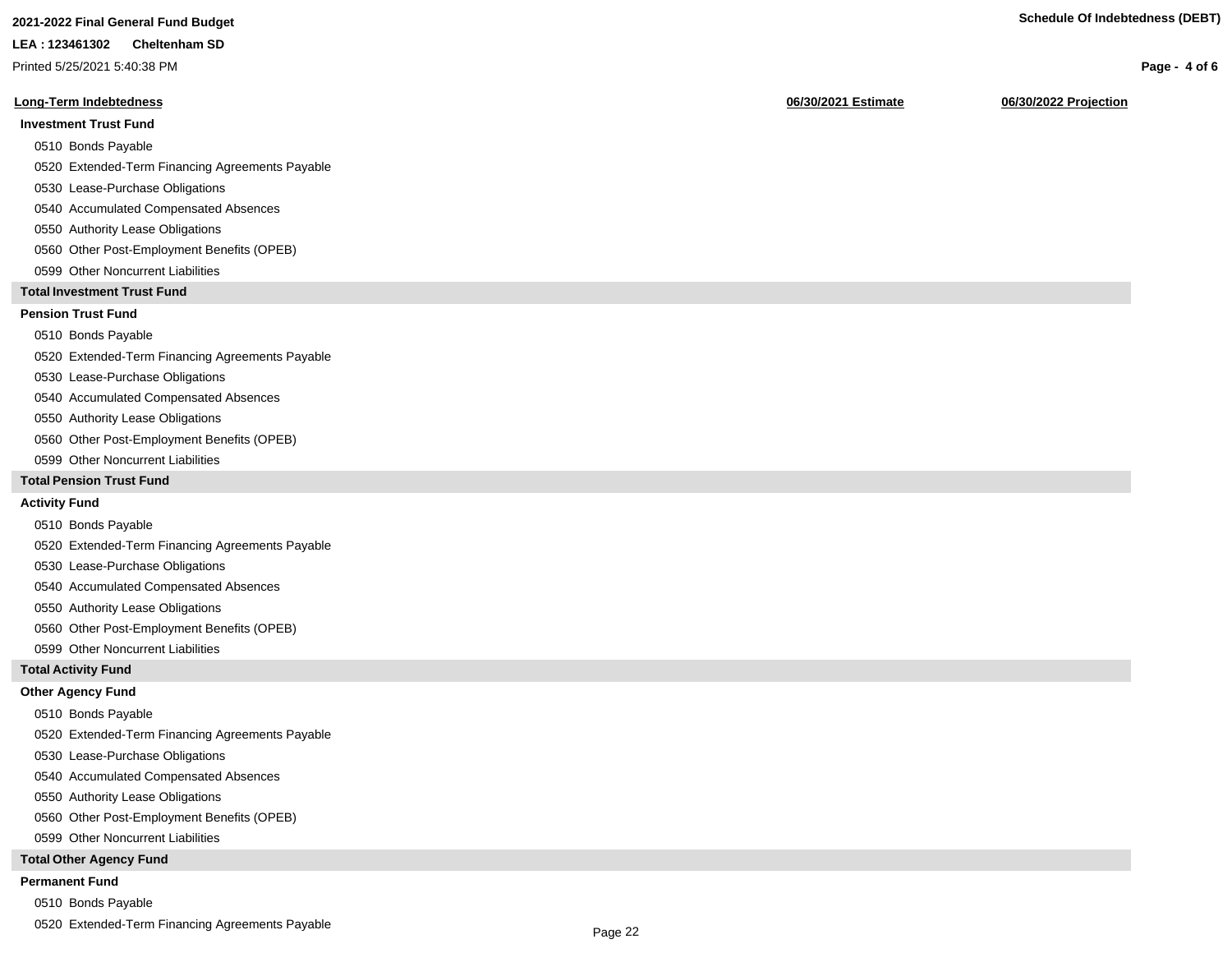| 2021-2022 Final General Fund Budget        |                     | Schedule Of Indebtedness (DEBT) |
|--------------------------------------------|---------------------|---------------------------------|
| LEA: 123461302<br><b>Cheltenham SD</b>     |                     |                                 |
| Printed 5/25/2021 5:40:38 PM               |                     | Page - $5$ of 6                 |
| <b>Long-Term Indebtedness</b>              | 06/30/2021 Estimate | 06/30/2022 Projection           |
| 0530 Lease-Purchase Obligations            |                     |                                 |
| 0540 Accumulated Compensated Absences      |                     |                                 |
| 0550 Authority Lease Obligations           |                     |                                 |
| 0560 Other Post-Employment Benefits (OPEB) |                     |                                 |
| 0599 Other Noncurrent Liabilities          |                     |                                 |
| <b>Total Permanent Fund</b>                |                     |                                 |
| <b>Total Long-Term Indebtedness</b>        | \$156,906,967       | \$152,043,497                   |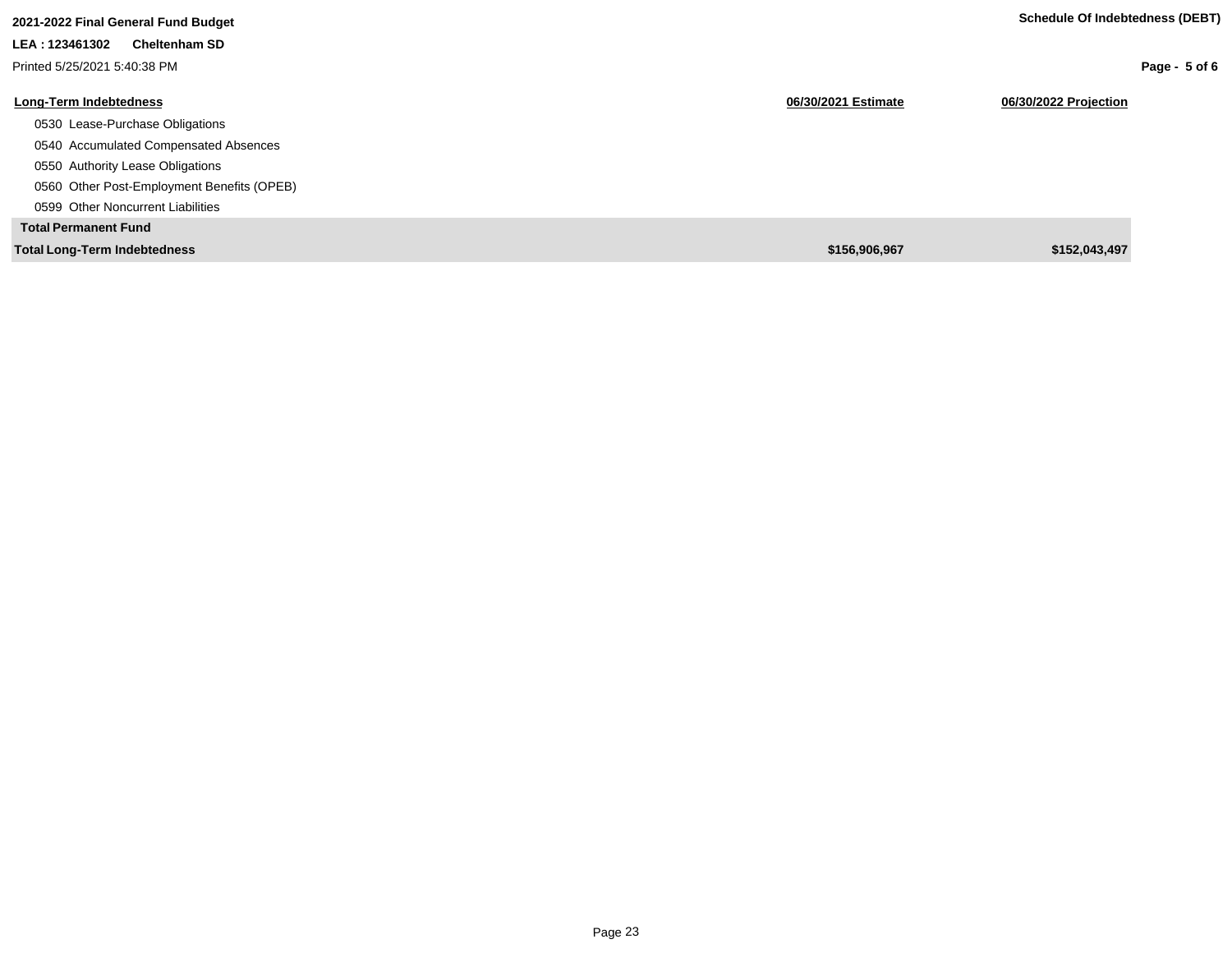**Page - 6 of 6**

## **2021-2022 Final General Fund Budget Schedule Of Indebtedness (DEBT)**

### **LEA : 123461302 Cheltenham SD**

Printed 5/25/2021 5:40:38 PM

| 06/30/2021 Estimate | 06/30/2022 Projection |
|---------------------|-----------------------|
|                     |                       |
|                     |                       |
|                     |                       |
|                     |                       |
|                     |                       |
|                     |                       |
|                     |                       |
|                     |                       |
|                     |                       |
|                     |                       |
|                     |                       |
|                     |                       |
|                     |                       |
|                     |                       |
|                     |                       |
|                     |                       |
|                     |                       |
|                     |                       |
|                     |                       |
|                     | \$152,043,497         |
|                     | \$156,906,967         |